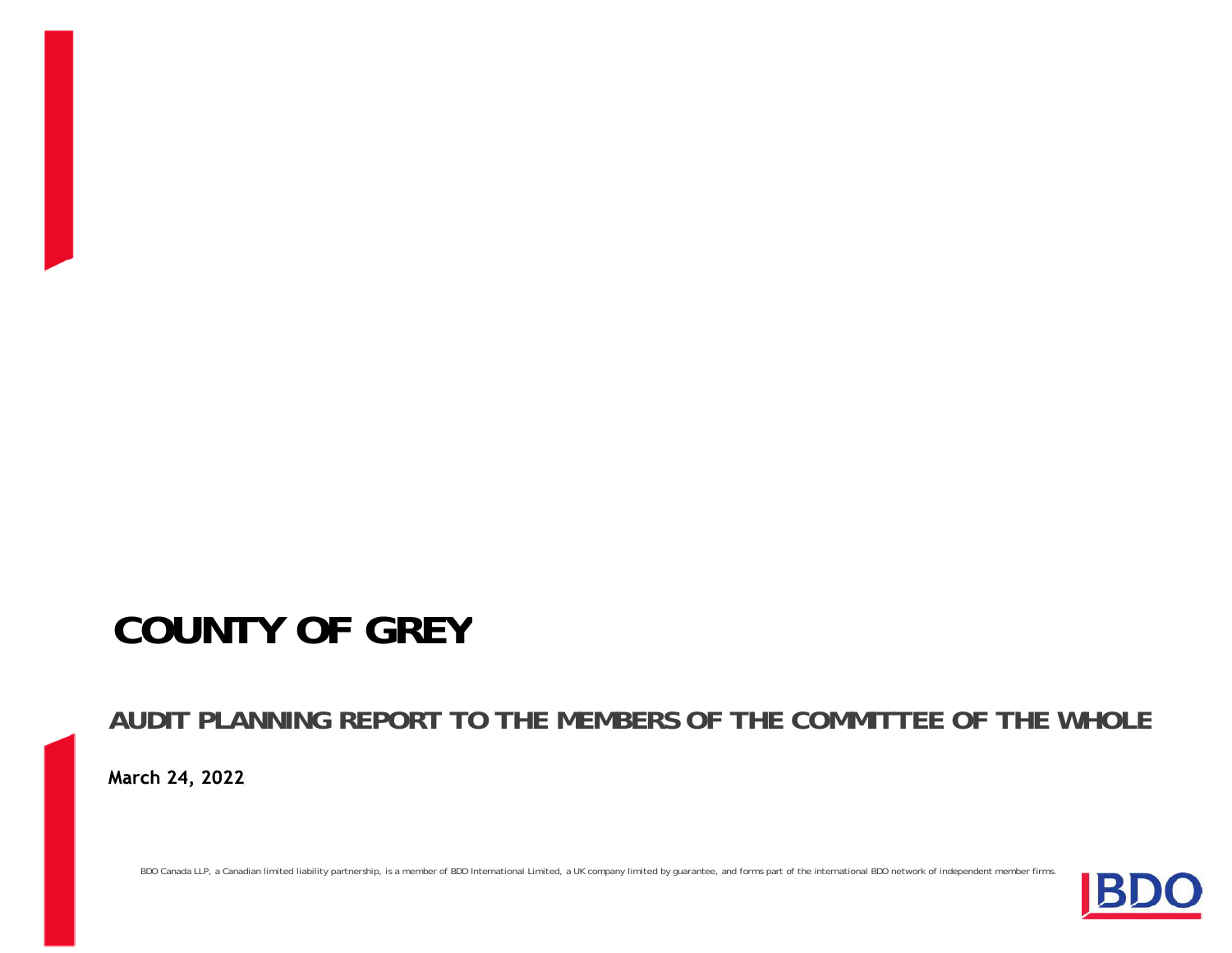

Tel: 519 376 6110 www.bdo.ca

**BDO Canada LLP** PO Box 397 Owen Sound ON N4K 5P7 Canada

# To the Members of the Committee of the Whole of County ofGrey

We are pleased to provide you with this planning report to highlight and explain key issues which we believe to berelevant to the audit of County of Grey (the "County") for the year ended December 31, 2021.

The enclosed planning report includes our approach to your audit, the significant risks we have identified and the terms of our engagement. At the year-end meeting, we will provide you with a copy of our draft audit opinion and discuss the nature, extent, and results of our audit work. We will also report any significant internal control deficiencies identifiedduring our audit and reconfirm our independence.

Our audit and therefore this report will not necessarily identify all matters that may be of interest to the Members of the Committee of the Whole in fulfilling its responsibilities. This report has been prepared solely for the use of theCommittee of the Whole and should not be distributed without our prior consent. Consequently, we accept no responsibility to a third party that uses this communication.

We look forward to completing our draft audit report opinion and discussing our conclusions with you. In the meantime, please feel free to contact us if you have any questions or concerns.

Yours truly,

BDO Canada up

Chartered Professional Accountants, Licensed Public Accountants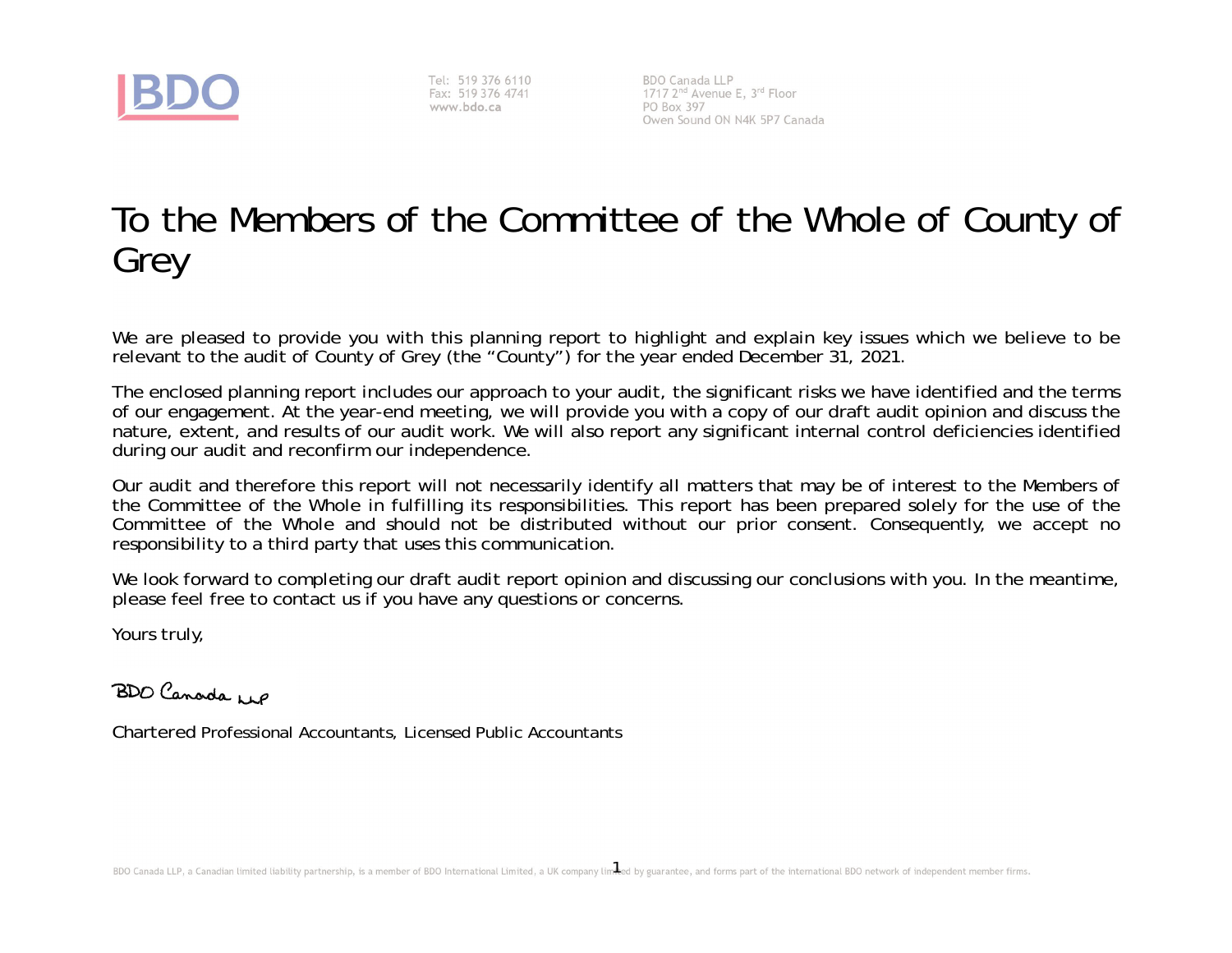# **TABLE OF CONTENTS**

| APPENDIX A: ENGAGEMENT LETTER   |  |
|---------------------------------|--|
| APPENDIX B: INDEPENDENCE LETTER |  |
| APPENDIX C: BDO RESOURCES       |  |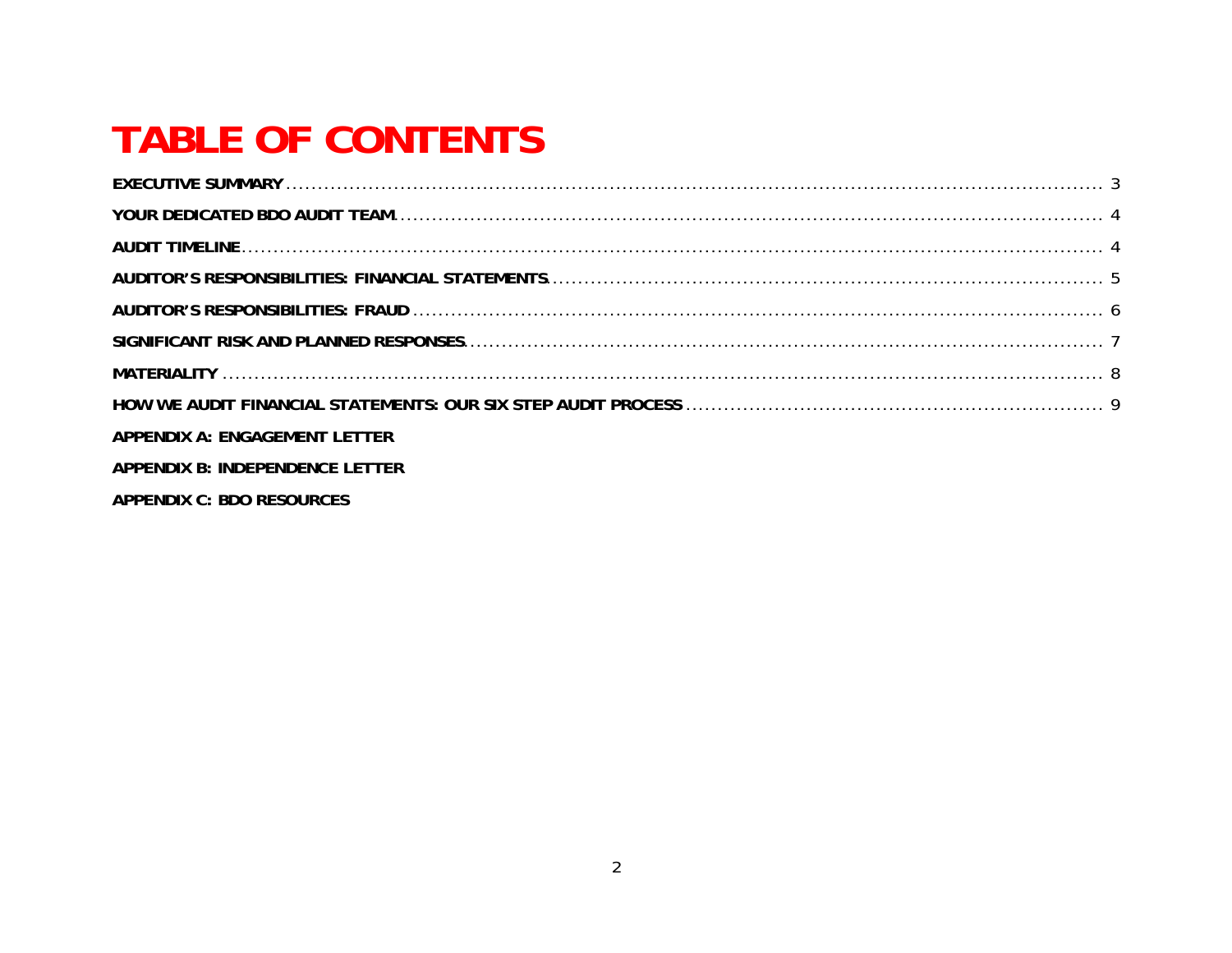## **EXECUTIVE SUMMARY**

## **Your BDO Audit Team**

 Traci Smith, CPA, CGA, LPA will be the lead on theengagement team, supported by experts as deemed necessary. Please refer to page 4 for contact information should you have any questions or concerns regarding thefinancial statement audit.

## **Timeline**

The audit is scheduled to start on April 4, 2022 with finalcompletion scheduled for the Middle of June. See the <u>Audit</u> Timeline section of the report for the detailed milestones.

## **Auditor's Responsibilities – Financial Statements**

Our overall responsibility is to form and express an opinion on the financial statements. The performance of this audit does not relieve management or those charged with governance of their responsibilities. Please see the attachedengagement letter in <u>Appendix A</u> for specific details regarding the scope of our work.

## **Materiality**

We have determined that materiality for the current year audit will be based on 3% of total average revenues.Preliminary materiality is \$3,750,000 for the year endec December 31, 2021 and is based on preliminary numbers.

## **Audit Process**

Our overall audit strategy is based on our understanding of the County. Our risk base audit approach is described indetail on Page 9.

## **Significant Risks and Planned Responses**

Our audit is focused on risks specific to your organization and key accounts. These are described in more detail on page 7. Specifically, we have identified the following areason which to focus:

- Government transfers
- Control environment (management override of control)
- $\blacktriangleright$  Purchases
- **Payroll**

## **Auditors Responsibilities – Fraud**

Through our planning process, and prior years' audits, we have developed an understanding of your oversightprocesses. We are not currently aware of any frauc affecting the County. Please see Page 6 for clarification ofthe auditor's responsibilities for detecting fraud.

If you are aware of changes to processes or are aware ofany instances of actual, suspected, or alleged frauc affecting the County, we request that you provide us withthis information.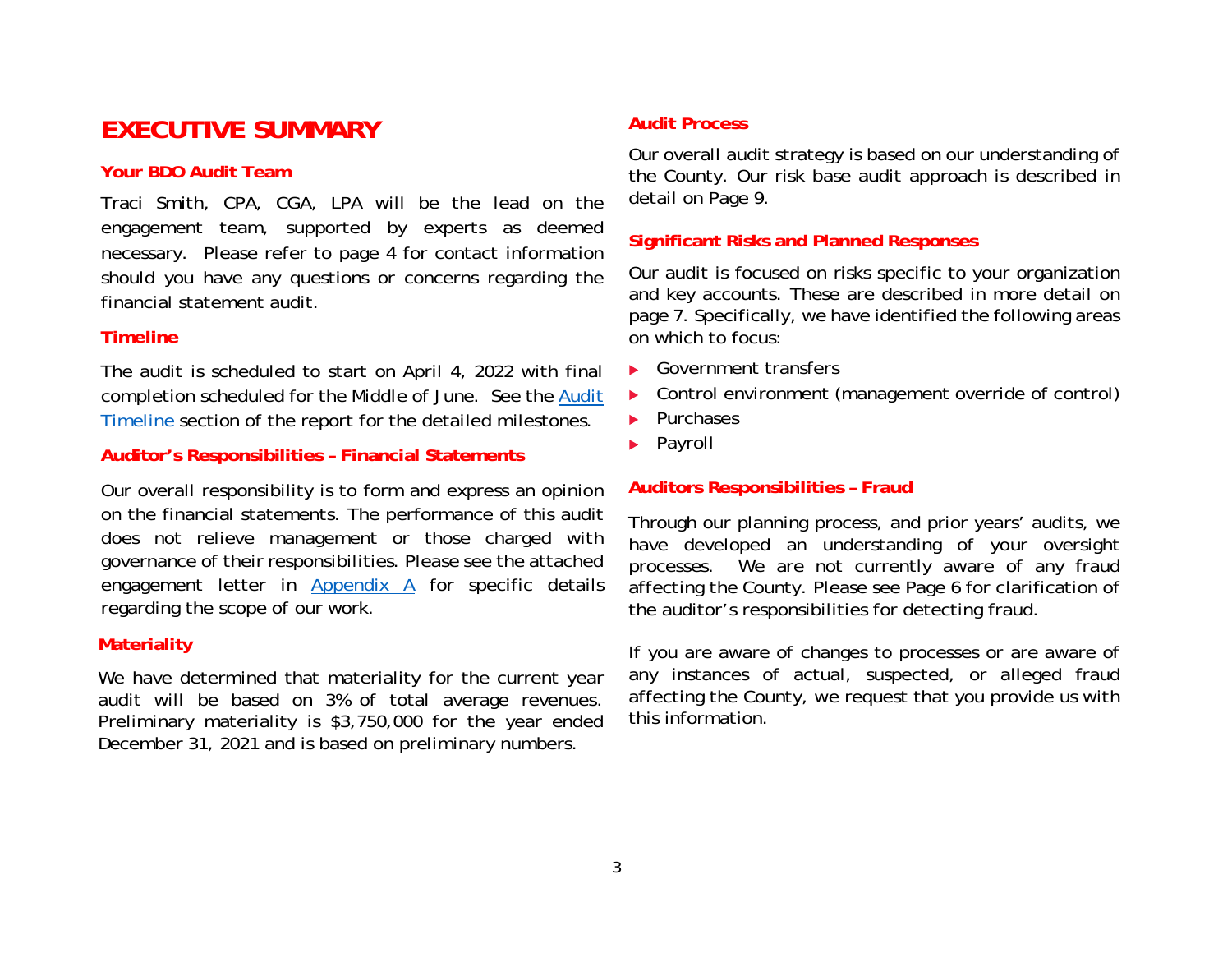## **YOUR DEDICATED BDO AUDIT TEAM**

In order to ensure effective communication between the Committee of the Whole and BDO Canada LLP, the contactdetails of the engagement team are outlined below. We attempt to provide continuity of service to our clients to the greatest extent possible. When changes are required for key members of the engagement team, we will discuss this matter with Management and determine the appropriate new individual(s) to be assigned to theengagement based on particular experience, expertise and engagement needs.

## **AUDIT TIMELINE**

The following schedule outlines the anticipated timing ofthe audit of the financial statements of the County.

As part of the year end Committee of the Whole meeting, we will provide the Committee of the Whole with a copy of our draft audit opinion, discuss our findings, including significant estimates utilized by management, accounting policies, financial statement disclosure, and significant transactions completed during the year. We will also report any significant internal control deficiencies identifiedduring our audit and reconfirm our independence.

| <b>NAME</b>     | <b>ROLE</b>        | <b>PHONE</b><br><b>NUMBER</b> | <b>EMAIL</b>            | <b>ACTION</b>                                                  | <b>TIMING</b>        |
|-----------------|--------------------|-------------------------------|-------------------------|----------------------------------------------------------------|----------------------|
| Traci           | Engagement         | $519 - 376 -$                 | tsmith@bdo.ca           | interim<br>planning<br>Audit<br>and                            | November 2021        |
| Smith           | Partner            | 1708                          |                         | fieldwork                                                      |                      |
| Vicky<br>Watson | Senior<br>Manager  | $226 - 279$<br>2438           | vwatson@bdo.ca          | Audit fieldwork commences                                      | April 4, 2022        |
|                 |                    | Meeting with management and   | Beginning<br>0f<br>June |                                                                |                      |
| Ashley          | Senior Staff       | $226 - 279$                   | amcknight@bdo.ca        | <b>BDO</b>                                                     | 2022                 |
| McKnight        | Accountant         | 0024                          |                         | the<br>final<br>report to<br>Present<br>Committee of the Whole | Middle of June, 2022 |
| <b>Nicole</b>   | <b>HST</b>         | $519-660-$                    | nbwhite@bdo.ca          |                                                                |                      |
| White           | 2662<br>Specialist |                               | Release of audit report | Middle of June, 2022                                           |                      |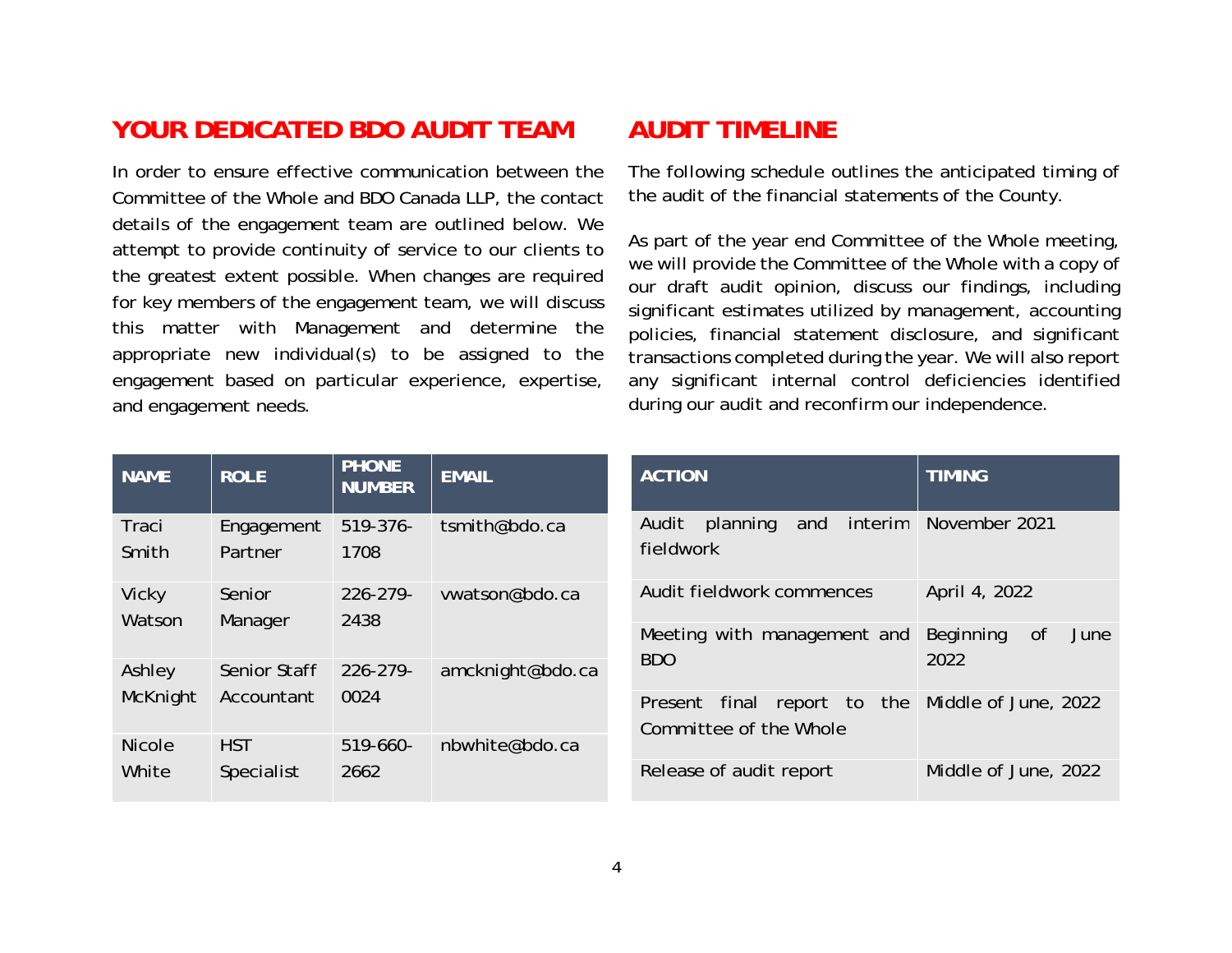## **AUDITOR'S RESPONSIBILITIES: FINANCIAL STATEMENTS**

We are responsible for forming and expressing an opinion on the financial statements that have been prepared by management, with oversight by those charged with governance. The audit of the financial statements does not relieve management or those charged with governance of their responsibilities. The scope of our work, as confirmed in ourengagement letter attached as Appendix A to this letter, is set out below:

Year-End Audit Work

- Work with management towards the timely issuance of the financial statements and tax returns. $\blacktriangleright$
- Provide timely and constructive management letters. This will include deficiencies in internal control identifiedduring our audit.
- Present significant findings to the Committee of the Whole including key audit and accounting issues, anysignificant deficiencies in internal control and any other significant matters arising from our work.

We are required to obtain an understanding of the system of internal control in place in order to consider the adequacy of these controls as a basis for the preparation of the financial statements, to determine whether adequate accounting records have been maintained and to assess the adequacy of these controls and records as a basis upon which to designand undertake our audit testing.

We are required to report to you in writing about any significant deficiencies in internal control that we have identified during the audit.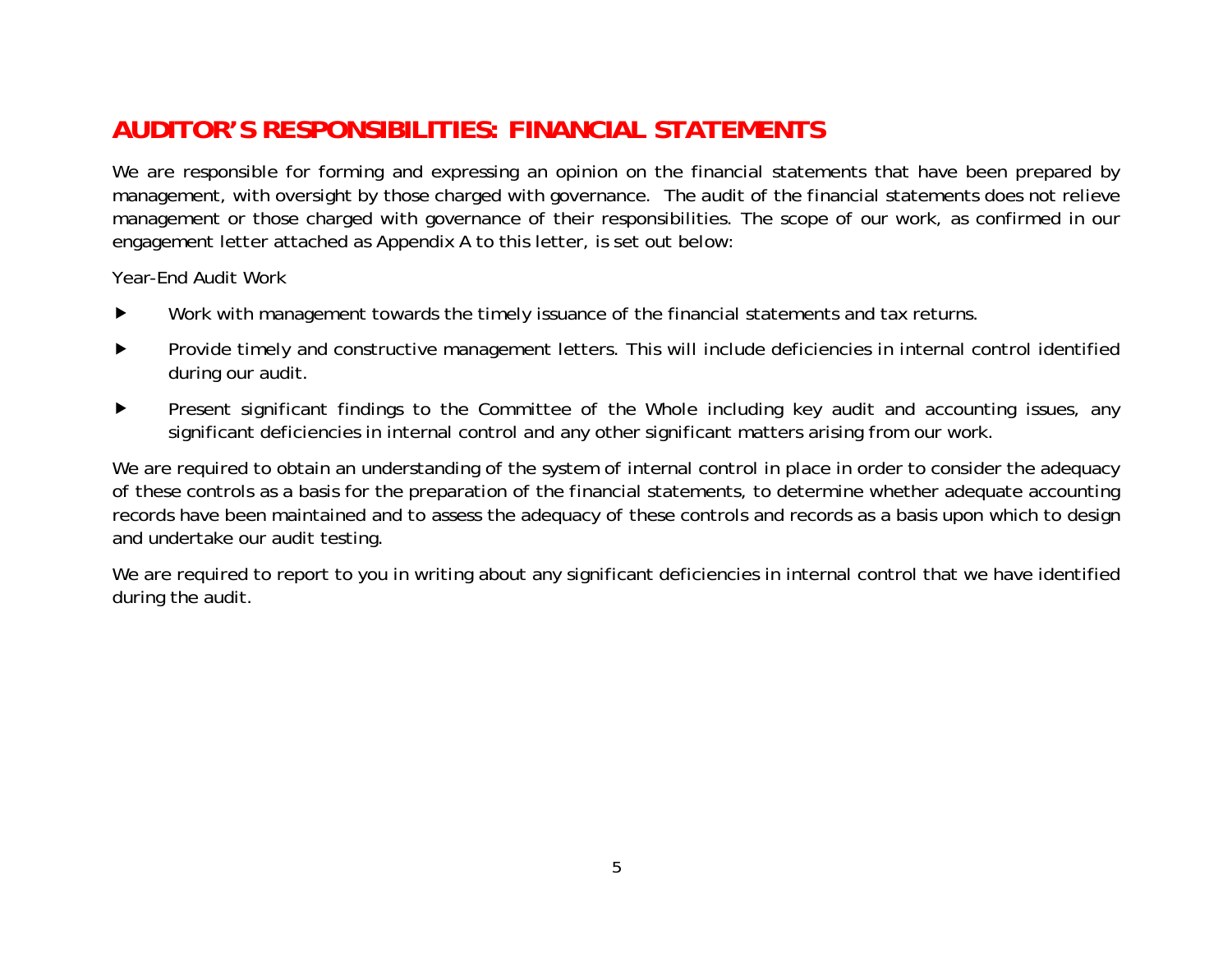## **AUDITOR'S RESPONSIBILITIES: FRAUD**

We are responsible for planning and performing the audit to obtain reasonable assurance that the financial statementsare free of material misstatements, whether caused by error or fraud, by:

- Identifying and assessing the risks of material misstatement due to fraud;
- Obtaining sufficient and appropriate audit evidence regarding the assessed risks of material misstatement due tofraud, through designing and implementing appropriate responses; and
- Responding appropriately to fraud or suspected fraud identified during the audit.

The likelihood of not detecting a material misstatement resulting from fraud is higher than the likelihood of not detecting a material misstatement resulting from error because fraud may involve collusion as well as sophisticated and carefullyorganized schemes designed to conceal it.

Throughout our planning process, we performed risk assessment procedures and related activities to obtain an understanding of the entity and its environment, including the County's internal control, to obtain information for usein identifying the risks of material misstatement due to fraud and made inquiries of management regarding:

- Management's assessment of the risk that the financial statements may be materially misstated due to fraud,including the nature, extent and frequency of such assessments;
- Management's process for identifying and responding to the risks of fraud in the organization, including any specific risks of fraud that management has identified or that have been brought to its attention, or classes of transactions,account balances, or disclosures for which a risk of fraud is likely to exist;
- Management's communication, if any, to those charged with governance regarding its processes for identifying andresponding to the risks of fraud in the organization; and
- Management's communication, if any, to employees regarding its view on business practices and ethical behavior.

We are not currently aware of any fraud affecting the organization. If you are aware of any instances of actual, suspected, or alleged fraud, please let us know.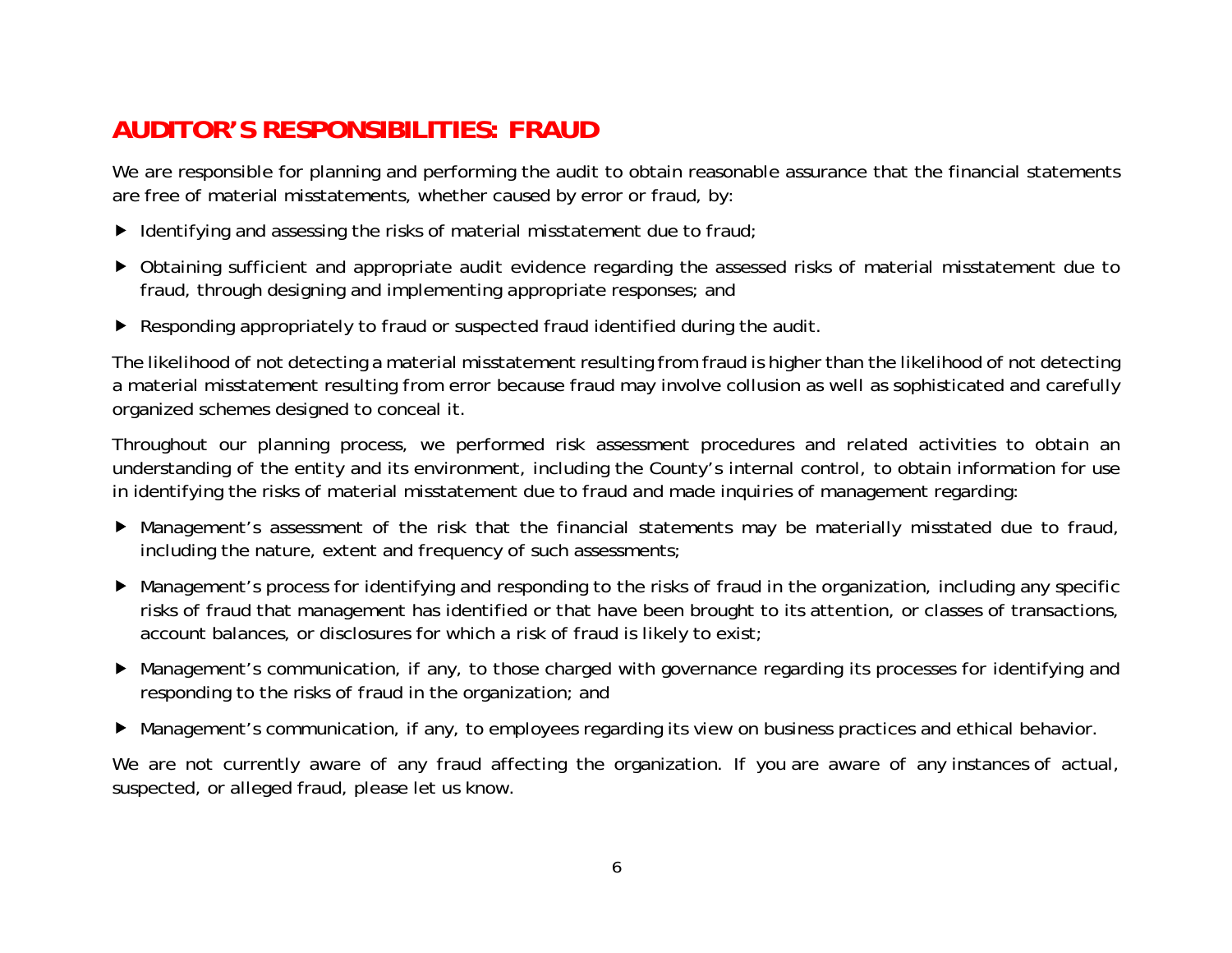## **SIGNIFICANT RISK AND PLANNED RESPONSES**

We have identified the following significant risks that require special audit consideration. These risks were identified based on our knowledge of the County, our past experience, and input from management and the Committee of the Whole.Please review these significant risks and let us know your thoughts on these or any other areas of concern.

| FINANCIAL STATEMENT<br>AREAS | <b>RISKS NOTED</b>                                                                                                                                                                                                                                                                                 | <b>AUDIT APPROACH</b>                                                                                                                                                                                                                                                                               |
|------------------------------|----------------------------------------------------------------------------------------------------------------------------------------------------------------------------------------------------------------------------------------------------------------------------------------------------|-----------------------------------------------------------------------------------------------------------------------------------------------------------------------------------------------------------------------------------------------------------------------------------------------------|
| <b>Government Transfers</b>  | Significant risk that government transfers<br>may not be recorded properly because of<br>the complexity of the standard. Significant<br>judgment required to assess the eligibility<br>criteria/stipulations and the recognition or<br>deferral of grant revenue can affect the<br>annual surplus. | • Review of agreements and discussions with management.<br>• Confirmation of cash received and reconciliation of cash flows and<br>eligible expenditures.                                                                                                                                           |
| <b>Control Environment</b>   | Management may at any time have the<br>opportunity to override internal controls.                                                                                                                                                                                                                  | • Test appropriateness of journal entries.<br>• Review accounting estimates for biases and evaluate the risk of<br>material misstatement due to fraud.<br>• For significant transactions that are outside the normal course of<br>business, evaluate the business rationale behind the transaction. |
| Purchases                    | Significant risk of unauthorized use of<br>signature stamp, theft of blank cheques, or<br>misappropriation of County EFT funds.                                                                                                                                                                    | • Review cheque and EFT logs for continuity of cheque and EFT<br>transaction numbers.<br>• Confirm bank balances and review bank reconciliations.                                                                                                                                                   |
| Payroll                      | Significant risk that pay rates changes<br>could be unauthorized.                                                                                                                                                                                                                                  | Test salaries of those employees who are authorized to change<br>pay rates.                                                                                                                                                                                                                         |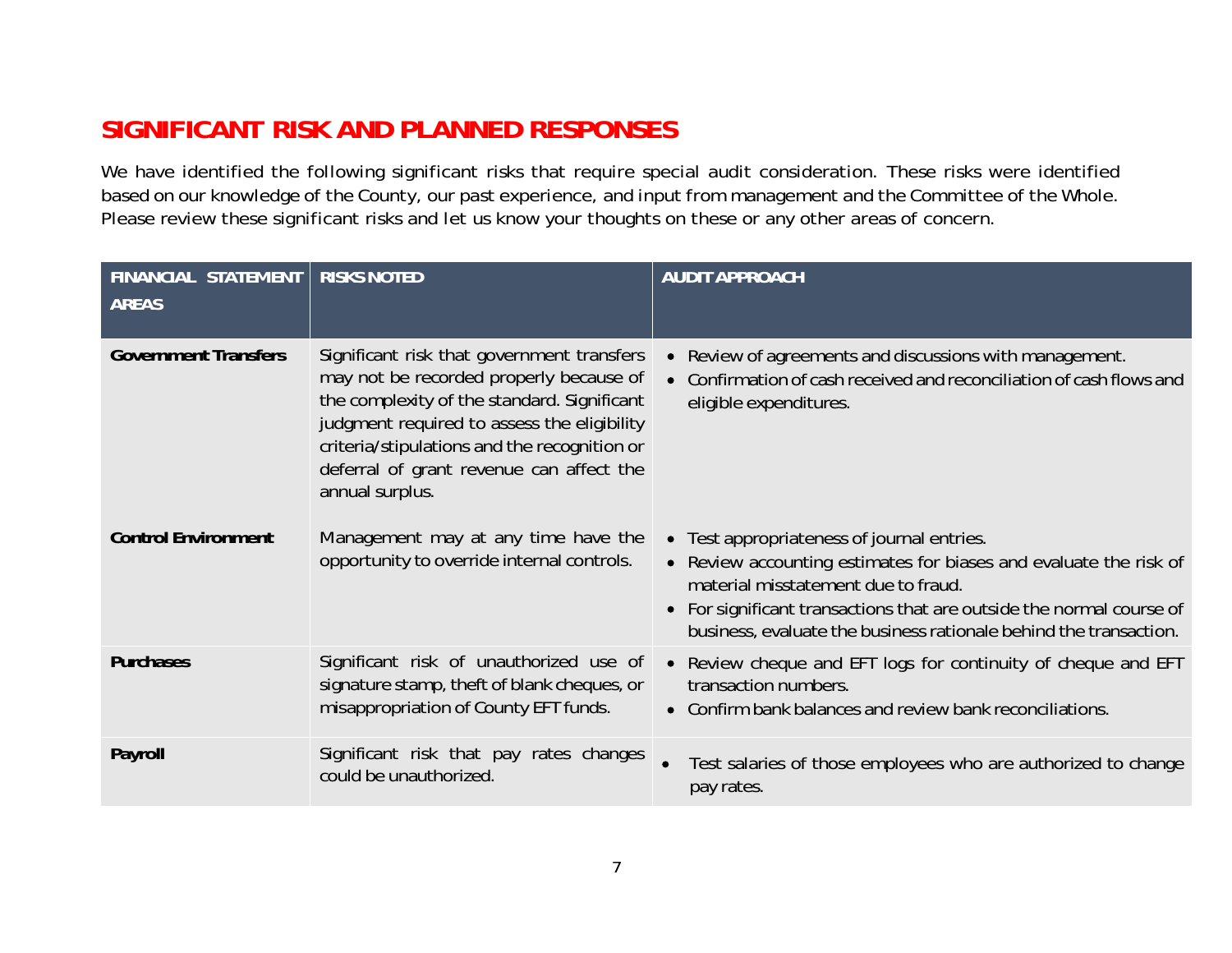## **MATERIALITY**

We determined preliminary materiality to be \$3,750,000, based on 3% of total average revenues. Performance materiality of \$3,000,000 is set at 80% of the materiality. We use performance materiality to focus our audit; identify amounts to be examined using statistical sampling and determining key items for analytical procedures. A threshold of 10%-20% ofperformance materiality is then used for substantive and analytical procedures.

Misstatements are considered to be material if they could reasonably be expected to influence the decisions of usersbased on the financial statements.

Our materiality calculation is based on the County's preliminary results. If actual results change significantly, we willcommunicate those changes to the Committee of the Whole as part of our year-end communication.

We will communicate all uncorrected misstatements identified during our audit to the Committee of the Whole, otherthan those which we determine to be "clearly trivial."

We encourage management to correct any misstatements identified throughout the audit process.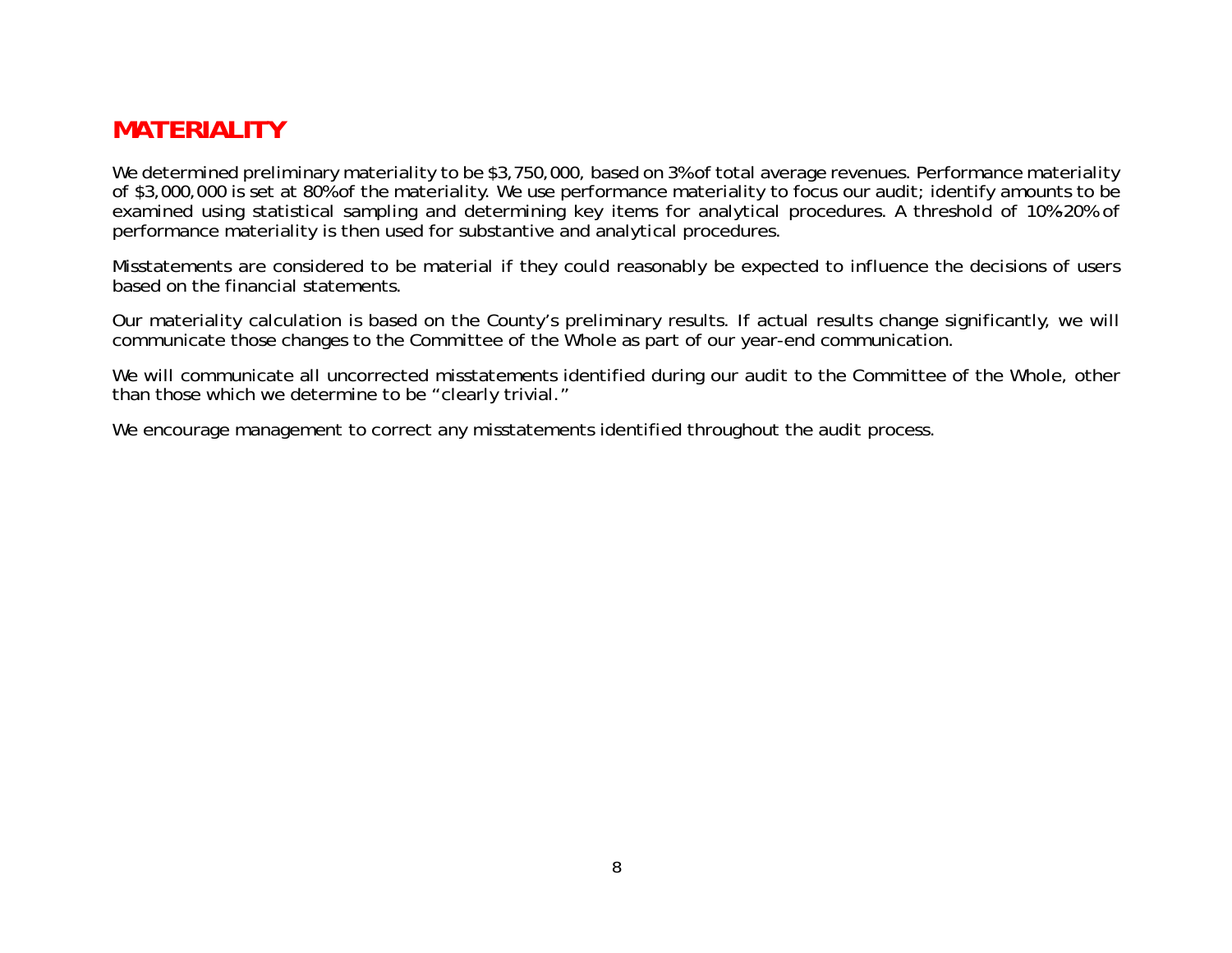## **HOW WE AUDIT FINANICAL STATEMENTS: OUR SIX STEP AUDIT PROCESS**

### **IDENTIFY AND ASSESS RISK**

 Focus on those areas of financial statementsthat contain potential material misstatementsas a consequence of the risks you face

## **OBTAIN AUDIT EVIDENCE**

 Perform audit procedures while maintaining appropriate degree of professional skepticism, to conclude whether or not thefinancial statements are presented fairly

## **REPORT**

misstatements found

 Communicate our opinion and details ofmatters on which we are required to report

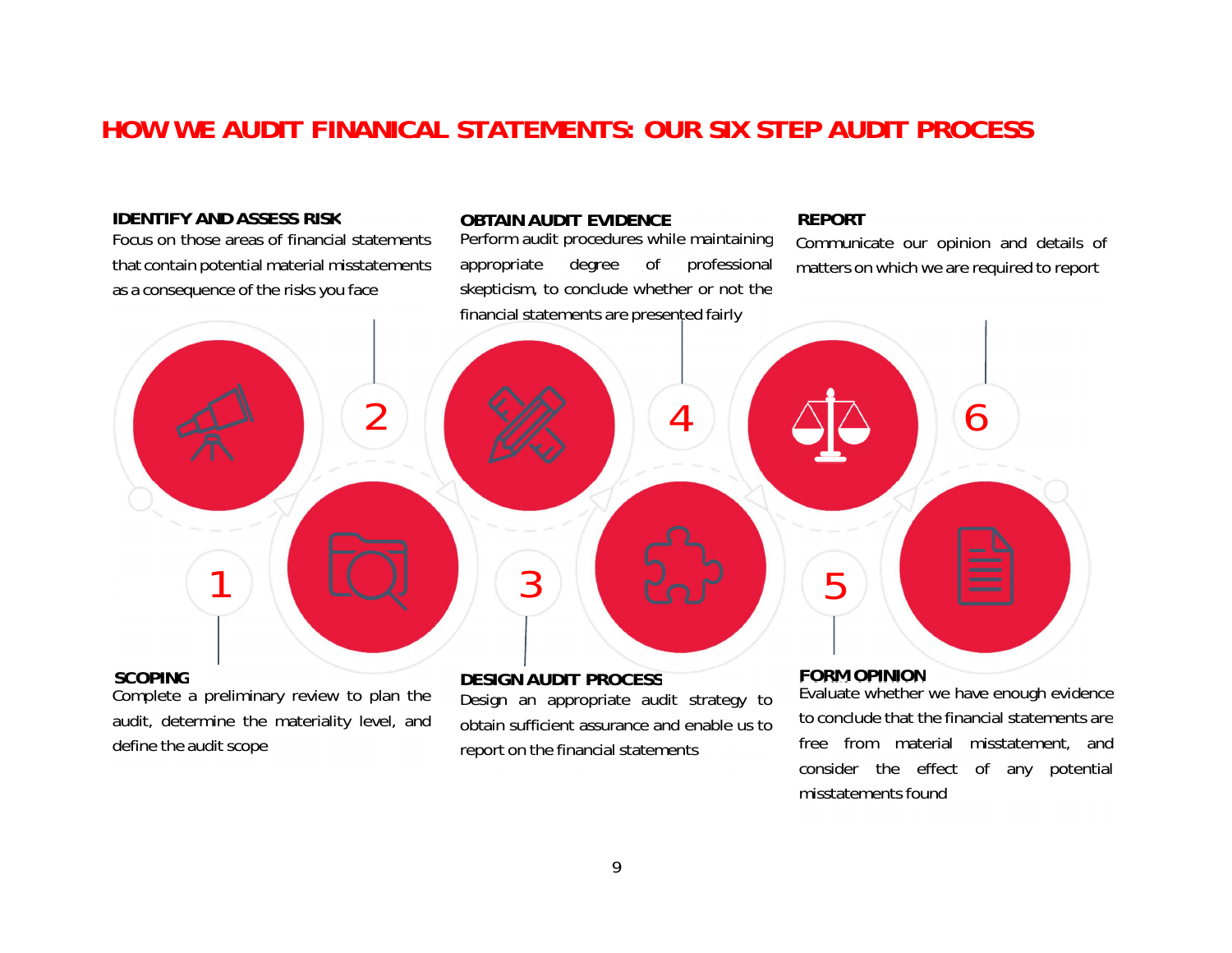**APPENDIX A: ENGAGEMENT LETTER**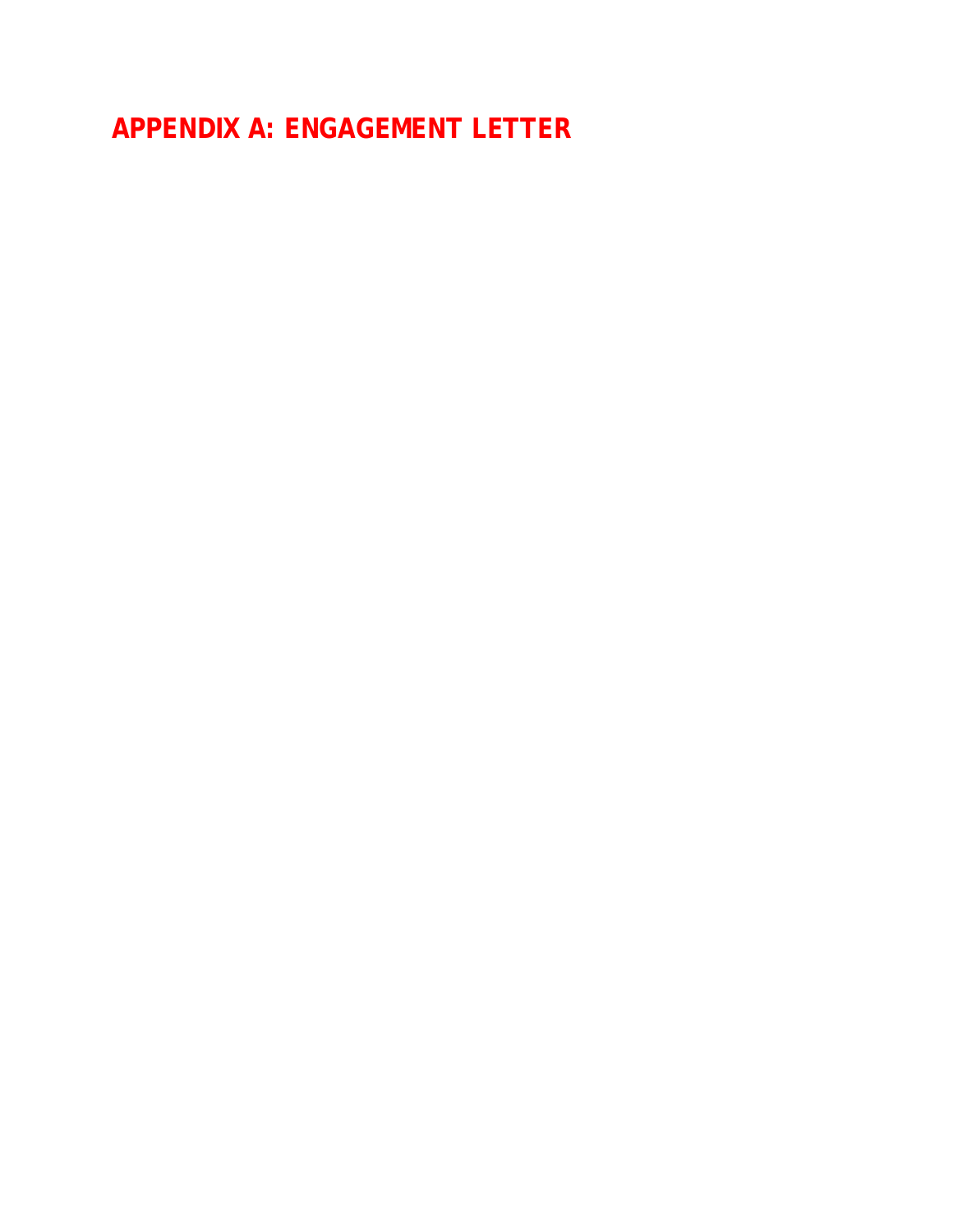

Tel: 519 376 6110 Fax: 519 376 4741 www.bdo.ca

**BDO Canada LLP** 1717 2<sup>nd</sup> Avenue E, Third Floor **PO Box 397** Owen Sound ON N4K 5P7 Canada

December 9, 2019

County of Grev 595 9th Avenue East Owen Sound ON N4K 3E3

Dear Ms. Wingrove:

We understand that you wish for us to continue as the auditors of County of Grey for its fiscal year ended December 31, 2019 and subsequent years.

We are pleased to continue as your auditors subject to the terms and conditions of this Agreement, to which the attached Standard Terms and Conditions form an integral part. The definitions set out in the Standard Terms and Conditions are applicable throughout this Agreement. This Agreement will remain in place and fully effective for future years until varied or replaced by another relevant written agreement or until the completion of the audit for the 2023 fiscal year.

Traci Smith, CPA, CGA, LPA will be the Engagement Partner for the audit work we perform for you. The Engagement Partner will call upon other individuals with specialized knowledge to assist in the performance of services.

#### **Our Role as Auditors**

We will conduct our audit(s) in accordance with Canadian generally accepted auditing standards. Those standards require that we comply with ethical requirements and plan and perform the audit to obtain reasonable assurance about whether the financial statements prepared in accordance with Canadian public sector accounting standards are free from material misstatement. An audit involves performing procedures to obtain audit evidence about the amounts and disclosures in the financial statements. The procedures selected depend on the auditor's judgment, including the assessment of the risks of material misstatement of the financial statements, whether due to fraud or error. Our audit also includes evaluating the appropriateness of accounting policies used and the reasonableness of accounting estimates made by you, as well as evaluating the overall financial statement presentation.

Because of the inherent limitations of an audit, together with the inherent limitations of internal control, there is an unavoidable risk that some material misstatements, whether by fraud or error, may not be detected, even though the audit is properly planned and performed in accordance with Canadian generally accepted auditing standards.

In making our risk assessments, we consider internal control relevant to your preparation and fair presentation of the financial statements in order to design audit procedures that are appropriate in the circumstances, but not for the purpose of expressing an opinion on the effectiveness of your internal controls. However, we will communicate to you concerning any significant deficiencies in internal controls relevant to the audit of the financial statements that we have identified during the audit.

We will also communicate matters required by professional standards, to the extent that such matters come to our attention, to you, those charged with governance and/or the board of directors.

Page 1 of 12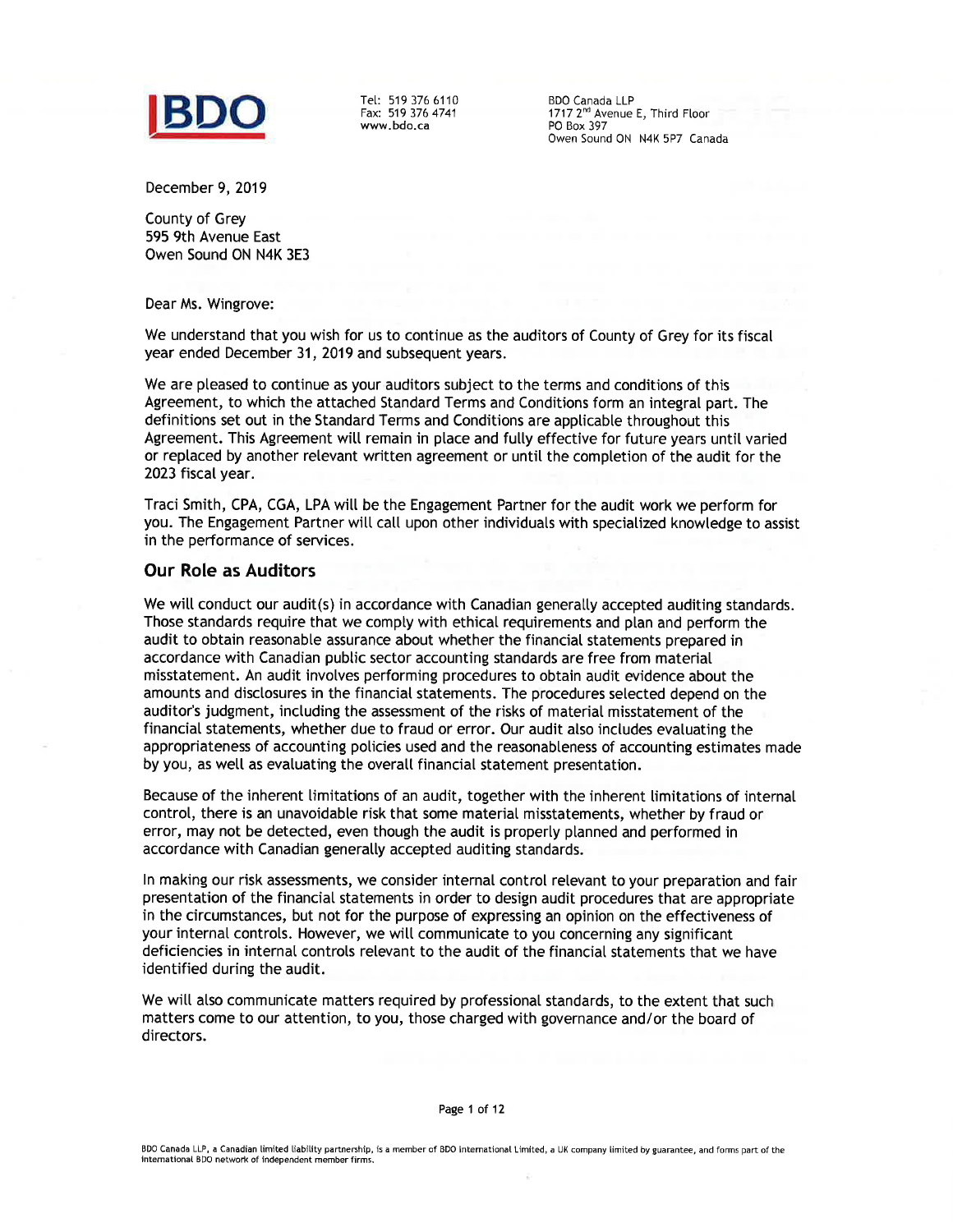

### **Reporting**

Our audit will be conducted on the basis that the financial statements have been prepared in accordance with Canadian public sector accounting standards.

Our independent auditor's report will be substantially in the form set out in Canadian Auditing Standard (CAS) 700. The form and content of our report may need to be amended in the light of our audit findings. If we are unable to issue or decline to issue an audit report, we will discuss the reasons with you and seek to resolve any differences of view that may exist.

#### Role of Management and Those Charged with Governance

You acknowledge and understand that you have responsibility for:

- the preparation and fair presentation of the financial statements in accordance with  $(a)$ Canadian public sector accounting standards. The audit of the financial statements does not relieve you of your responsibilities;
- such internal controls as you determine are necessary to enable the preparation of  $(b)$ financial statements that are free from material misstatement, whether due to fraud or error: and
- providing us with:  $(c)$ 
	- access, in a timely manner, to all information of which you are aware that is relevant to the preparation of the financial statements such as records, documentation and other matters:
	- additional information that we may request for the purpose of the audit;  $\bullet$
	- unrestricted access to persons within the entity from whom we determine it is necessary to obtain audit evidence;
	- financial and non-financial information (other information) that will be included in  $\bullet$ document(s) containing financial statements and our audit report thereon prior to the date of our auditor's report. If it is not possible to provide all the other information prior to the date of our auditor's report, you are responsible for provision of such other information as soon as practicable; and
	- written confirmation concerning representations made to us in connection with the  $\bullet$ audit. If appropriate and adequate written representations are not provided to us, professional standards require that we disclaim an audit opinion.

#### **Financial Statement Services**

We will obtain your approval, if during the course of our engagement we:

- prepare or change a journal entry; or  $(a)$
- prepare or change an account code or a classification for a transaction.  $(b)$

These services create a threat to our independence. We, therefore, require that the following safeguards be put into place:

that you create the source data for all accounting entries;  $(a)$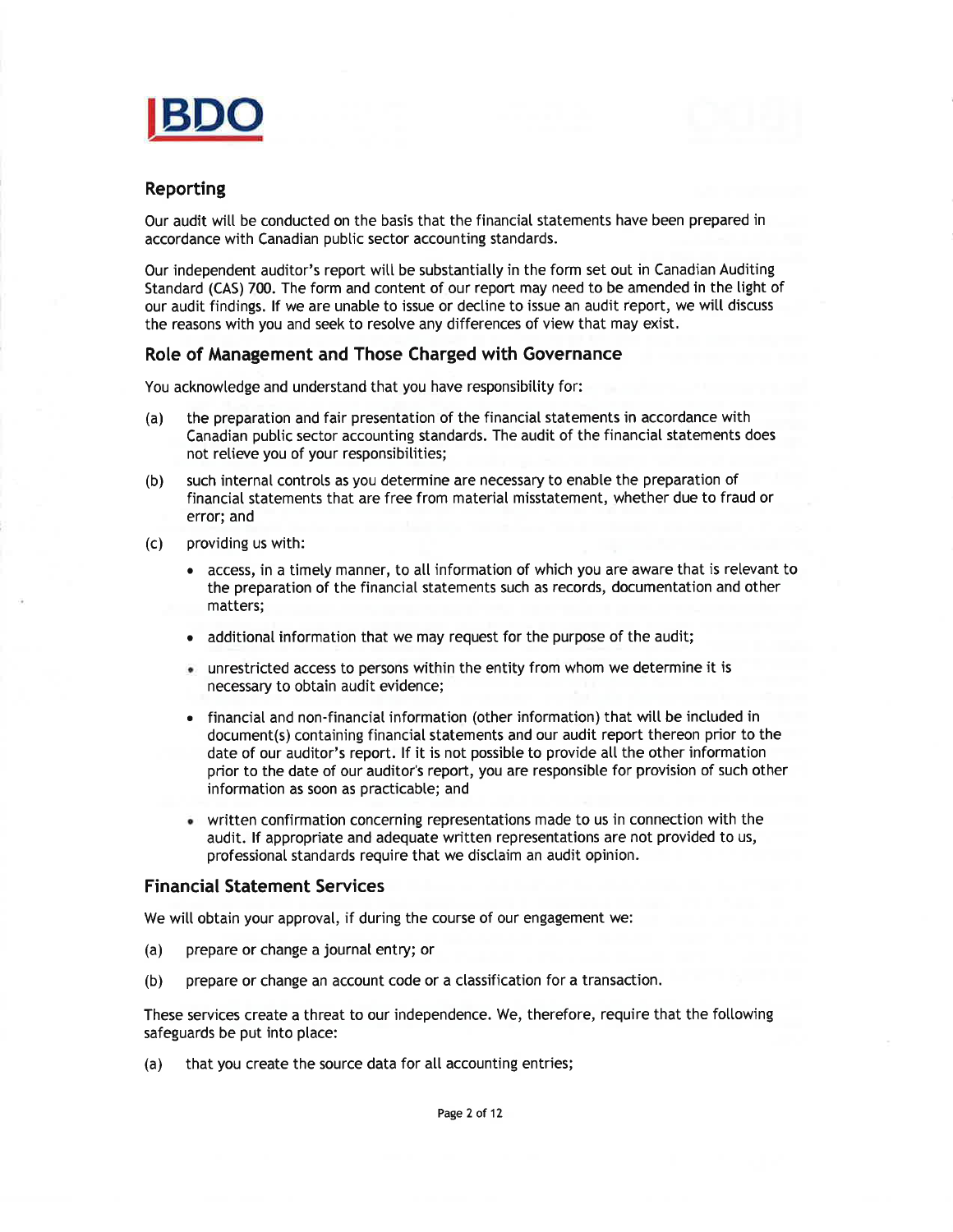

- $(b)$ that you develop any underlying assumptions for the accounting treatment and measurement of entries; and
- that you review and approve the draft financial statements, including the notes to the  $(c)$ financial statements.

### **Tax Services**

Our audit is conducted primarily to enable us to express an opinion on the financial statements. The audit process is not designed to provide us with a full understanding of your tax situation and in particular, to allow us to determine whether the entity has specific tax compliance issues. We understand that you are not looking to BDO to provide you with any guidance or advice in regard to tax planning or compliance.

#### **Additional Services**

- An audit report on the financial statements of the County;
- Separate audit opinions on the trust funds administered by the County maintained on behalf of Long-Term Care Facility residents;
- An audit report on the Long-Term Care Facility Annual Reports for Grey Gables, Rockwood Terrace and Lee Manor;
- Two review engagement reports on Schedules of Revenue and Expenses of Ministry of **Education programs;**
- Preparation of Financial Information Return (FIR):
- Preparation of management letter (if applicable);
- Preparation of Letter to Council;
- Meetings with staff in the planning stage of the audit, execution stage of the audit and at the conclusion of the audit to discuss the audit, financial statements, management letter (if applicable) or any other matters as required;
- Meeting with Council to discuss the audit, financial statements, letter to Council and any other matters as required; and
- Ongoing communication and questions from staff during the year.

We are available to provide a wide range of services beyond those outlined in this Agreement. To the extent that any additional services that we provide to you that are not provided under a separate written engagement agreement, the provisions of this Agreement will apply to the services.

### **Fee Estimation**

| <b>Services</b>                                          | <b>Estimated Audit Fee</b> |
|----------------------------------------------------------|----------------------------|
| Annual audit fee for 2019 (includes additional services) | \$62,500                   |
| Annual audit fee for 2020 (includes additional services) | \$63,125                   |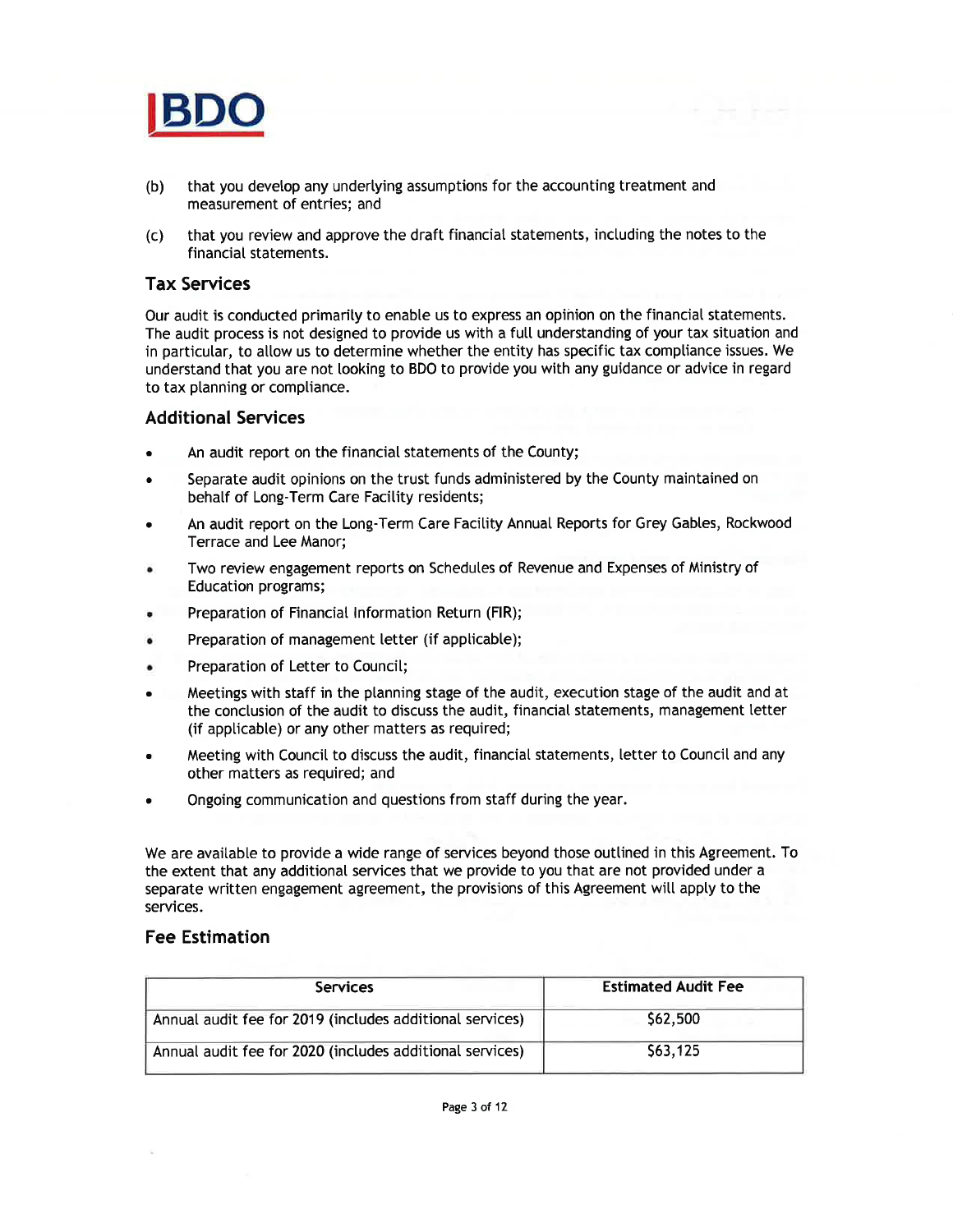

| Annual audit fee for 2021 (includes additional services) | \$63,750 |
|----------------------------------------------------------|----------|
| Annual audit fee for 2022 (includes additional services) | \$64,400 |
| Annual audit fee for 2023 (includes additional services) | \$65,000 |

We will notify you on a timely basis if there are any circumstances we encounter which could significantly affect our initial estimate of professional fees. Our fees will be invoiced and payable as follows:

- On a monthly basis as the work is performed up to 95% of the audit fee prior to issuance  $\bullet$ of the audit report; and
- the remaining 5% of the audit fee within 10 days after issuance of the final audit report  $\bullet$ along with any additional required fees.

We reserve the right to suspend our Services if any of our invoices become delinquent. Fees that are not paid within 30 days of an invoice or by a specified payment deadline will be considered delinquent.

Additional information relating to our fees is provided in the Standard Terms and Conditions.

#### **Standard Terms and Conditions**

A copy of our Standard Terms and Conditions is attached as Appendix 1. You should ensure that you read and understand them. The Standard Terms and Conditions include clauses that limit our professional liability.

Please sign and return the attached copy of this Agreement to indicate your agreement with it. If you have any questions concerning this Agreement, please contact us before signing it. It is a pleasure for us to be of service and we look forward to many future years of association with you.

Yours truly,

## BDO Canada up

Chartered Professional Accountants, Licensed Public Accountants

Agreement of all the terms and conditions in this Agreement is hereby acknowledged by:

| Signature           | <b>Position</b>                |
|---------------------|--------------------------------|
| $2\nu e$            | AC10.2010                      |
| Name (please print) | Date                           |
|                     | DIRECTOR OF COPPORATE SERVICES |
| Signatu             | Position                       |
|                     | DECEMBER 9, 2019               |
| Name (please print) | Date                           |
|                     |                                |

Page 4 of 12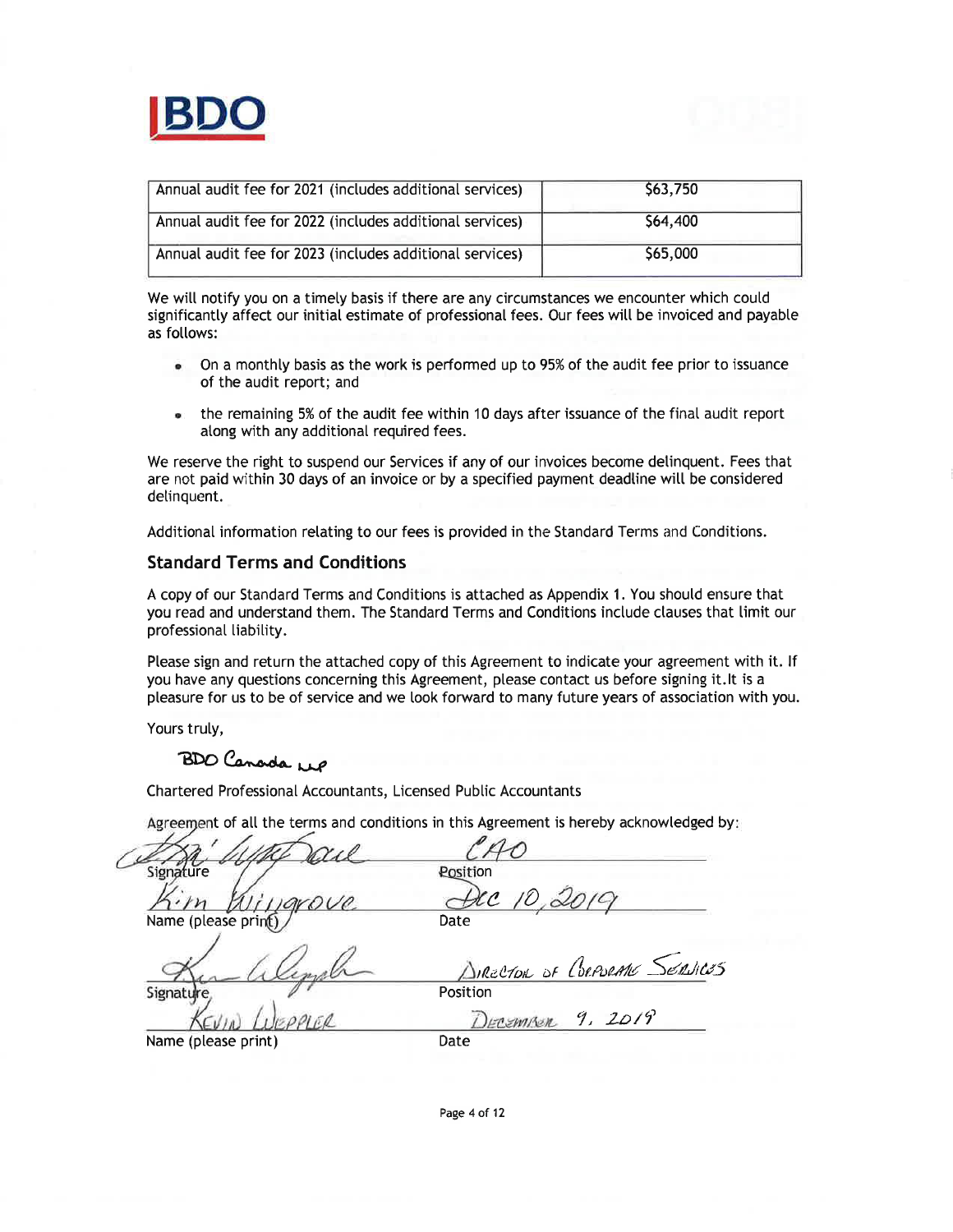### **Appendix 1 - Standard Terms and Conditions**

#### Overview and Interpretation  $1.$

- $1.1$ This Agreement sets forth the entire agreement between the parties in relation to Services and it supersedes all prior agreements, negotiations or understandings, whether oral or written, with respect to Services. To the extent that any of the provisions of the accompanying letter conflict with these Standard Terms and Conditions, these Standard Terms and Conditions shall prevail. This Agreement may not be changed, modified or waived in whole or part except by an instrument in writing signed by both parties.
- $1.2$ In this Agreement, the following words and expressions have the meanings set out below:

This Agreement - these Standard Terms and Conditions, the letter to which they are attached, and any supporting schedules or other appendices to the letter, and any Summary of Services letters issued in future years.

Services - the services provided or to be provided under this Agreement

We, us, our, BDO - refer to BDO Canada LLP, a Canadian limited liability partnership organized under the laws of the Province of Ontario

You, your - the party or parties contracting with BDO under this Agreement, including the party's or parties' management and those charged with corporate governance. You and your does not include BDO, its affiliates or BDO Member Firms

BDO Member Firm or Firms - any firm or firms that form part of the international network of independent firms that are members of BDO International Limited

Confidential Information - information that contains identifying features that can be attributed to you or individual personnel

#### $2.$ **BDO Network and Sole Recourse**

- $2.1$ BDO is a member of BDO International Limited, a UK company limited by guarantee, and forms part of the international network of independent member firms (i.e. BDO Member Firms), each of which is a separate legal entity.
- $2.2$ We may use other BDO Member Firms or subcontractors to provide Services; however, we remain solely responsible for Services. You agree not to bring any claim or action against another BDO Member Firm (or their partners, members, directors, employees or subcontractors) or our subcontractors in respect of any liability relating to the provision of Services.
- $2.3$ You agree that any of our affiliates, subcontractors, and other BDO Member Firms and any subcontractors thereof whom we directly or indirectly involve in providing Services have the right to rely on and enforce Section 2.2 above as if they were a party to this Agreement.

#### 3. **Respective Responsibilities**

We will use reasonable efforts to complete, within any agreed-upon time frame, the  $3.1$ performance of Services.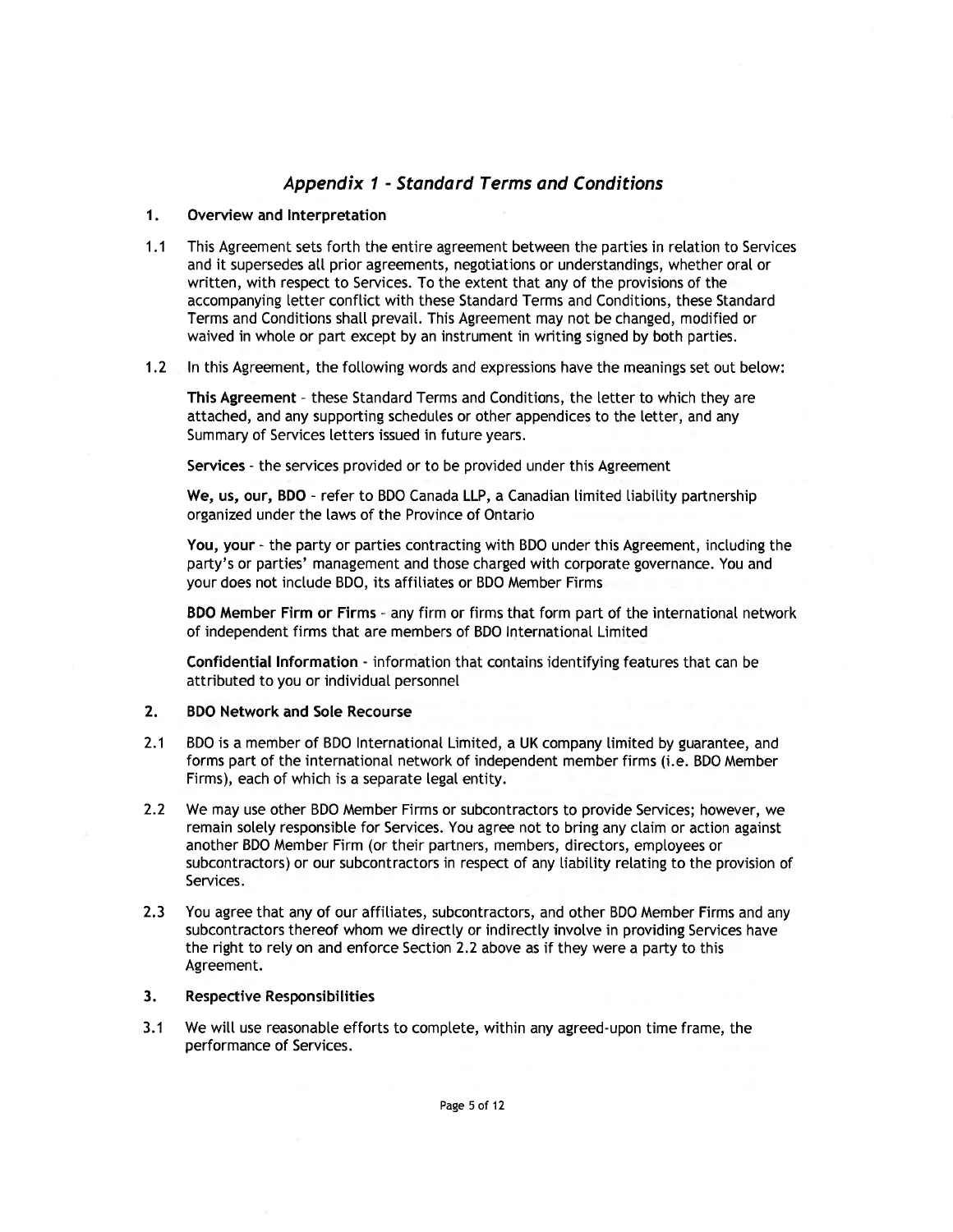$3.2$ You shall be responsible for your personnel's compliance with your obligations under this Agreement. We will not be responsible for any delays or other consequences arising from you not fulfilling your obligations.

#### $4.$ **Working Papers and Deliverables**

- $4.1$ Ownership - Any documents prepared by us, or for us, in connection with Services belong solely to us.
- $4.2$ Oral advice and draft deliverables - You should not rely upon any draft deliverables or oral advice provided by us. Should you wish to rely upon something we have said to you, please let us know and, if possible, we will provide the information that you require in writing.
- $4.3$ Translated documents - If you engage us to translate any documents, advice, opinions, reports or other work product of BDO from one language to another, you are responsible for the accuracy of the translation work.
- $4.4$ Reliance by Third Parties - Our Services will not be planned or conducted in contemplation of or for the purpose of reliance by any party other than you and any party to whom the assurance report is addressed. Items of possible interest to a third party will not be addressed and matters may exist that would be assessed differently by a third party, possibly in connection with a specific transaction.
- 4.5 Consent to use the Report - Nothing in this Agreement shall be construed as consent to the use of our report in connection with a continuous disclosure document, a public or private offering document, an annual report or any other document and we expressly do not provide such consent. If you request consent for the use of our report, we will consider, at the relevant time, providing consent and any conditions that we may attach to such consent. Our consent must be in writing.
- 4.6 Consent requests - In order to provide consent, professional standards require that we read the other information in the related document and consider whether such information is materially inconsistent with the related financial statements. Any consent request must be made on a sufficiently timely basis to allow us to consider your identification and resolution of events occurring in the period since the date of our report, and to obtain updated written representation letters. Such procedures will be performed at your cost and will be documented in a separate engagement letter.

#### $5.$ Confidentiality

- $5.1$ We agree to use Confidential Information provided by you only in relation to the services in connection with which the information is provided and we will not disclose the information, except where required by law, regulation or professional obligation. We may however, give Confidential Information to other BDO Member Firms or other subcontractors assisting us in providing Services. Any party to whom we subcontract work will be required to keep Confidential Information confidential either by professional obligation or contract with us. Any BDO Member Firms or other subcontractors we use will be bound by the same confidentiality obligations.
- BDO shall be entitled to include a description of services we render to or for you in  $5.2$ marketing and research materials and disclose such information to third parties, provided that all such information will be made anonymous and not associated with you. Additionally, we may analyze information on an industry or sector basis for internal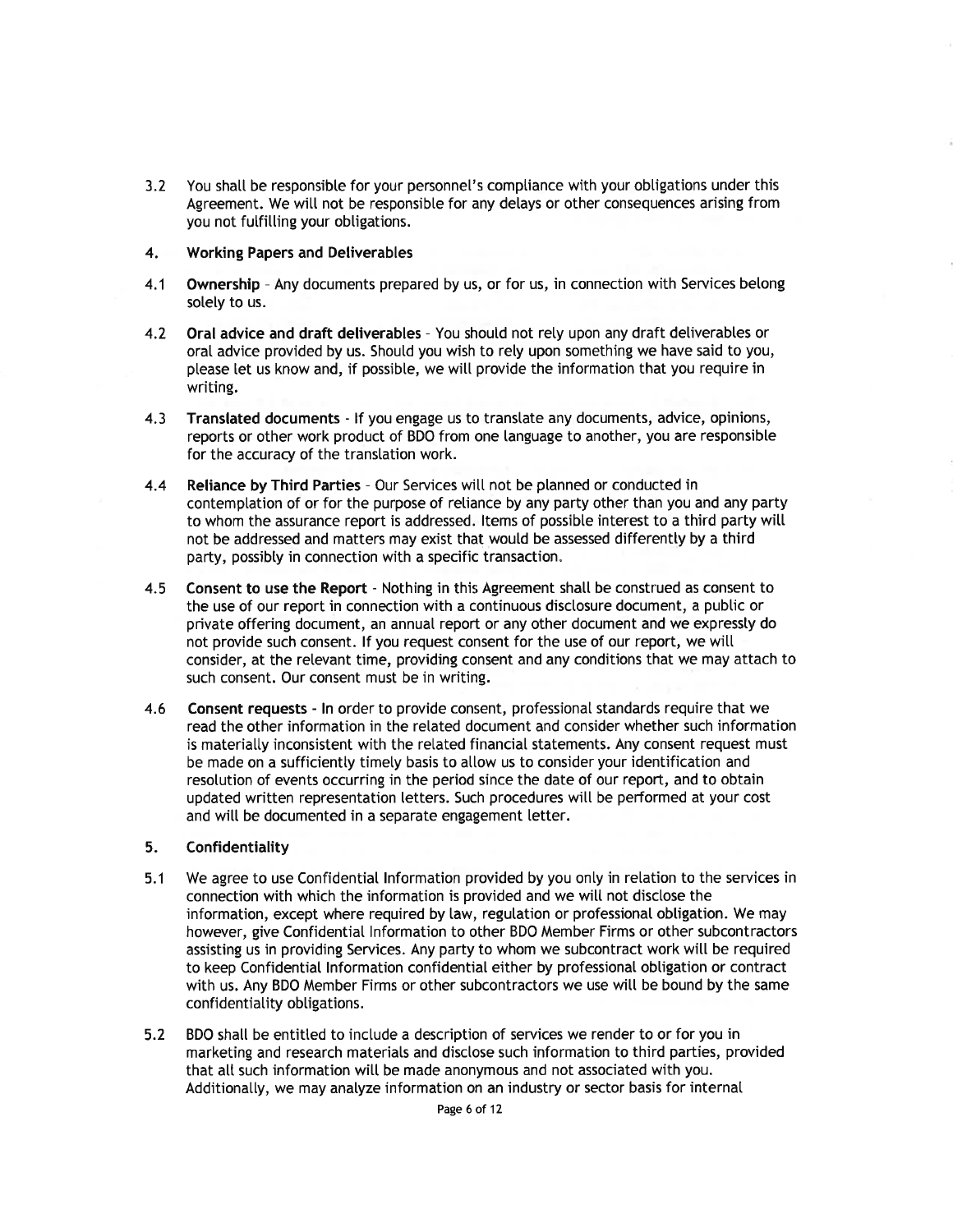purposes or to provide industry/sector wide information to our clients or potential clients. You consent to our using information obtained from you in this way provided that the outputs therefrom will not contain any identifying features that can be attributed to you.

- $5.3$ The definition of "Confidential Information" in section 1.2 of Appendix 1 is amended to include information that the County is required to protect or keep confidential by applicable law, including the Municipal Freedom of Information Act (MFIPPA) and the Personal Health information and Protection Act (PHIPA).
- BDO acknowledges that the County is subject to the Municipal Freedom of Information Act  $5.4$ (MFIPPA) and the Personal Health Information and Protection Act (PHIPA), which protects certain information that the County may provide to BDO as part of carrying out this Agreement, and that records created by the County through its relationship with BDO may be subject to public disclosure pursuant to MFIPPA. BDO agrees to advise the County of any information that it considers to be sensitive or confidential at the time that it provides that information to the County.

#### $6.$ Independence

Professional and certain regulatory standards require us to be independent, in both fact  $6.1$ and appearance, with respect to our clients in the performance of our services. We will communicate to you any relationships between BDO (including its related entities) and you that, in our professional judgment, may reasonably be thought to bear on our independence.

#### $7.$ **Offers of Employment**

 $7.1$ Any discussions that you, or any party acting on your behalf, have with professional personnel of our Firm regarding employment could pose a threat to our independence. Your recruitment of an engagement team member from the current or prior year's engagement may compromise our independence and our ability to render agreed services to you. Engagement team members may include current and former partners and staff of BDO, other BDO Member Firms and other firms who work under our direction. Therefore, you agree to inform us prior to any such discussions so that you and we can implement appropriate safeguards to maintain our independence.

#### 8. Professional and Regulatory Oversight

- $8.1$ As required by legal, regulatory, or professional authorities (both in Canada and abroad) and by BDO policy, our client files must periodically be reviewed by practice inspectors to ensure that we are adhering to professional and BDO standards. It is understood that by entering into this Agreement, you provide your consent to us providing our files relating to your engagement to the practice inspectors for the sole purpose of their inspection.
- Certain regulatory bodies may also have the right to conduct investigations of you,  $8.2$ including the Services provided by us. To the extent practicable and permitted by law, we will advise you of any such investigation request or order prior to providing our working papers.
- You agree to reimburse us for our time and expenses, including reasonable legal fees, 8.3 incurred in responding to any investigation that is requested or authorized by you or investigations of you undertaken under government regulation or authority, court order or other legal process.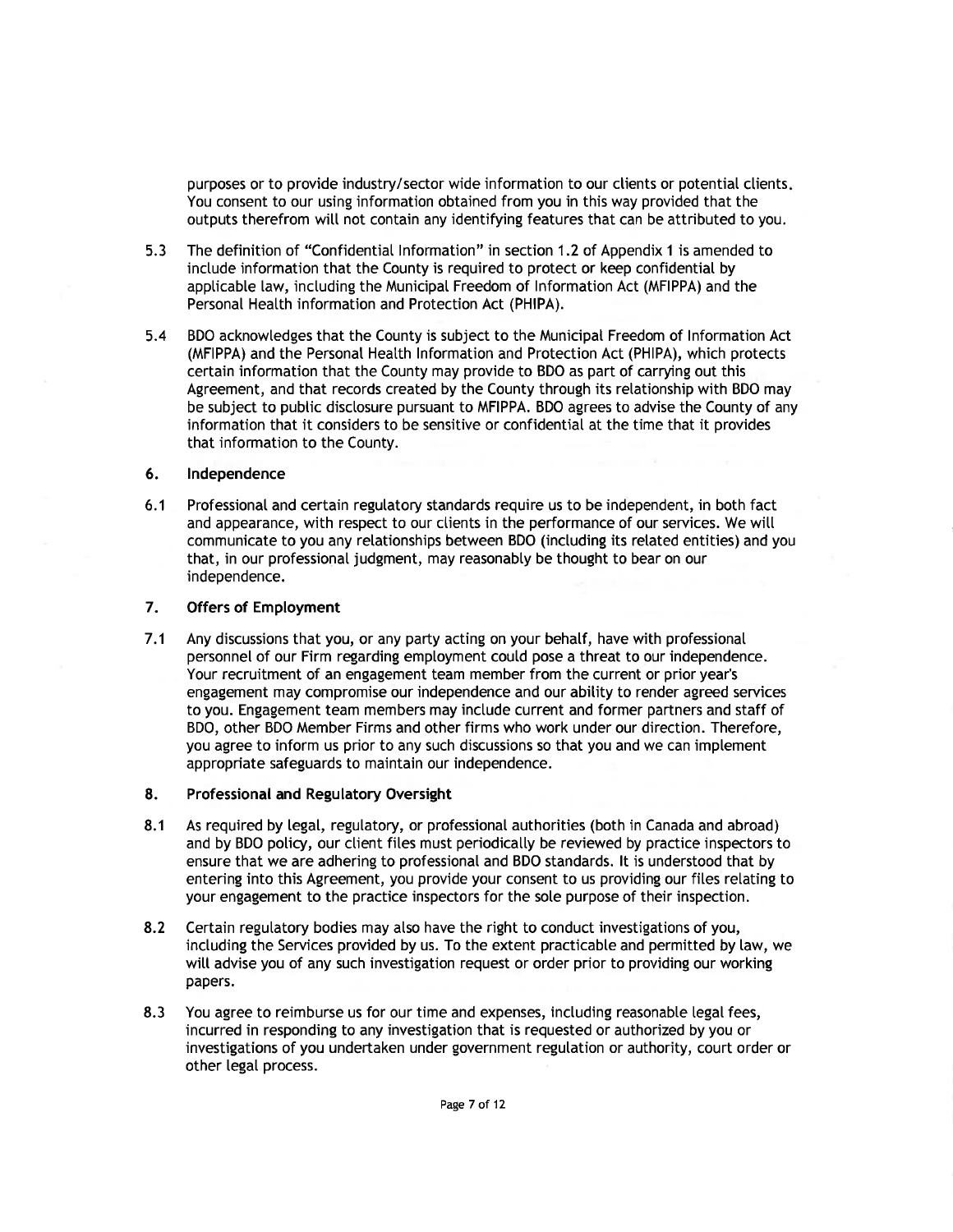#### 9. **Privacy and Consents**

- You agree we will have access to all personal information in your custody that we require  $9.1$ to complete our engagement. We may collect, use, transfer, store, or process such information disclosed by you of a personal nature (personal information). Our Services are provided on the understanding that:
	- you have obtained any consents for collection, use and disclosure to us of personal  $(a)$ information required under all applicable privacy legislation; and
	- $(b)$ we will hold all personal information in compliance with our Privacy Statement.

#### 10. **Electronic Communications**

- Both parties recognize and accept the security risks associated with email communications,  $10.1$ including but not limited to the lack of security, unreliability of delivery and possible loss of confidentiality and privilege. Unless you request in writing that we do not communicate by internet email, you assume all responsibility and liability in respect of risk associated with its use.
- 10.2 By signing this agreement, you provide BDO with express consent to communicate with you and your employees, as applicable, electronically, including sending BDO newsletters, publications, announcements, invitations and other news and alerts that may be of interest to you. You and your employees may withdraw such consent at any time by contacting BDO at www.bdo.ca/unsubscribe.

#### 11. Limitation of Liability

- 11.1 In any dispute, action, claim, demand for losses or damages arising out of the Services performed by BDO pursuant to this Agreement, BDO shall only be liable for its proportionate share of the total liability based on degree of fault as determined by a court of competent jurisdiction or by an independent arbitrator as a result of the dispute resolution procedures, notwithstanding the provisions of any statute or rule of common law which create, or purport to create, joint and several liability.
- 11.2 Our liability shall be restricted to damages of a direct and compensatory nature and shall not include indirect, consequential, aggravated or punitive damages, or damages for loss of profits or expected tax savings, whether or not the likelihood of such loss or damage was contemplated.
- 11.3 You agree that BDO shall not be liable to you for any actions, damages, claims, liabilities, costs, expenses, or losses in any way arising out of or relating to the services performed hereunder for an aggregate amount no more than three times the fees paid by you to BDO in the twelve months preceding the incident giving rise to the claim.
- 11.4 No exclusion or limitation on the liability of other responsible persons imposed or agreed at any time shall affect any assessment of our proportionate liability hereunder, nor shall settlement of or difficulty enforcing any claim, or the death, dissolution or insolvency of any such other responsible persons or their ceasing to be liable for the loss or damage or any portion thereof, affect any such assessment.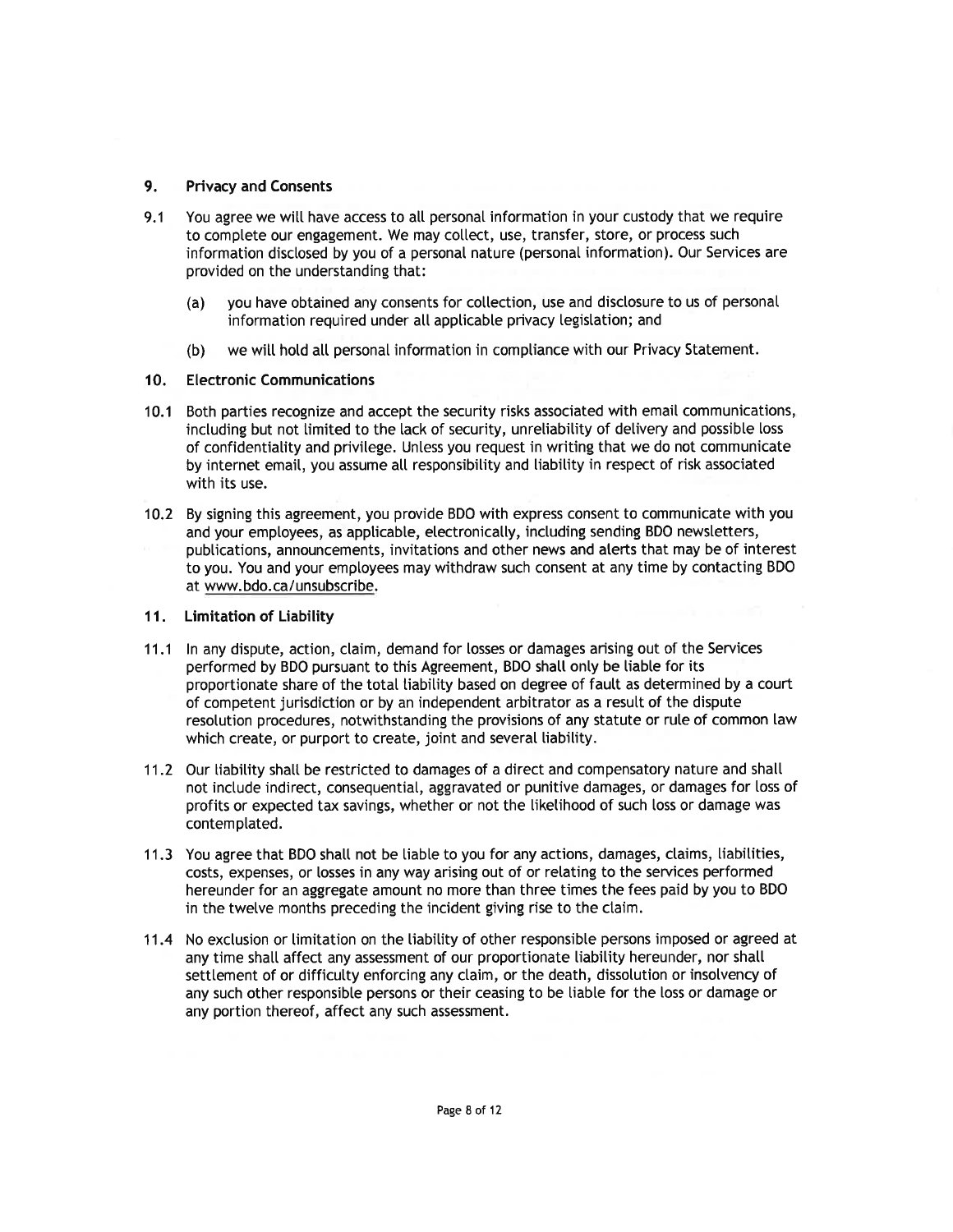11.5 You agree claims or actions relating to the delivery of Services shall be brought against us alone, and not against any individual. Where our individuals are described as partners, they are acting as one of our members.

#### 12. Indemnity

- 12.1 To the fullest extent permitted by applicable law and professional regulations, you agree to indemnify and hold harmless BDO from and against all losses, costs (including solicitors' fees), damages, expenses, claims, demands or liabilities arising out of or in consequence of:
	- $(a)$ a misrepresentation by a member of your management or board of directors, regardless of whether such person was acting in your interest;
	- the services performed by BDO pursuant to this Agreement, unless, and to the extent  $(b)$ that, such losses, costs, damages and expenses are found by a court of competent jurisdiction to have been due to the gross negligence of BDO. In the event that the matter is settled out of court, we will mutually agree on the extent of the indemnification to be provided by you, failing which, the matter may be referred to dispute resolution in accordance with the terms of this letter.

#### $13.$ **Alternative Dispute Resolution**

- 13.1 Both parties agree that they will first attempt to settle any dispute arising out of or relating to this Agreement or the Services provided hereunder through good faith negotiations.
- 13.2 In the event that the parties are unable to settle or resolve their dispute through negotiation, such dispute shall be subject to mediation pursuant to the National Mediation rules of the ADR Institute of Canada Inc. All disputes remaining unsettled for more than 60 days following the parties first meeting with a mediator or such longer period as the parties mutually agree upon shall be subject to arbitration pursuant to the National Arbitration Rules of the ADR Institute of Canada Inc. Such arbitration shall be final, conclusive and binding upon the parties, and the parties shall have no right of appeal or judicial review of the decision. The parties hereby waive any such right of appeal which may otherwise be provided for in any provincial arbitration statute made applicable under the National Arbitration Rules.

### 14. Limitation Period

- 14.1 You shall make any claim relating to Services or otherwise under this Agreement no later than one year after you became aware or ought reasonably to have become aware of the facts giving rise to any such claim.
- 14.2 You shall in no event make any claim relating to the Services or otherwise under this Agreement later than two years after the completion of the Services under this Agreement.
- 14.3 To the extent permitted by law, the parties to this Agreement agree that the limitation periods established in this Agreement replace any limitation periods under any limitations act and/or any other applicable legislation and any limitation periods under any limitations act and/or any other applicable legislation shall not alter the limitation periods specified in this Agreement.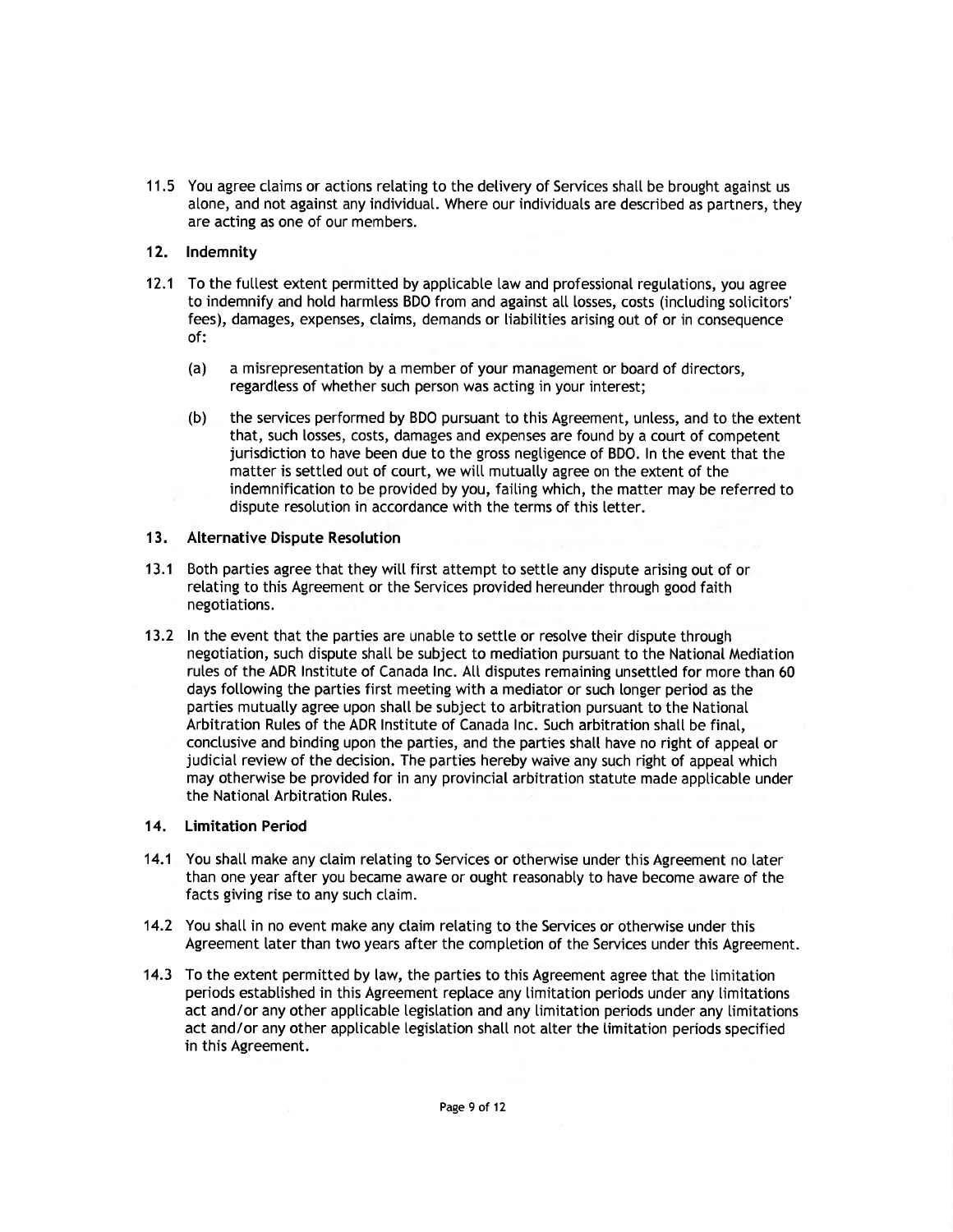#### 15. Québec Personnel

15.1 We may sometimes have individual partners and employees performing Services within the Province of Québec who are members of the Ordre des comptables professionnels agréés du Québec. Any such members performing professional services hereunder assumes full personal civil liability arising from the practice of their profession, regardless of their status within our partnership. They may not invoke the liability of our partnership as grounds for excluding or limiting their own liability. The provisions in Sections 11 (Limitation of Liability) and 14 (Limitation Period) shall therefore not apply to limit the personal civil liability of partners and employees who are members of the Ordre des comptables professionnels agréés du Québec.

#### Termination  $16.$

- 16.1 This Agreement applies to Services whenever performed (including before the date of this Agreement).
- 16.2 You or we may terminate this Agreement at any time upon written notice of such termination to the other party. We will not be liable for any loss, cost or expense arising from such termination. You agree to pay us for all Services performed up to the date of termination, including Services performed, work-in-progress and expenses incurred by us up to and including the effective date of the termination of this Agreement.

#### $17.$ **Fees and Billings**

- 17.1 Our estimated fee is based on an assumed level of quality of your accounting records, the agreed upon level of preparation and assistance from your personnel and adherence to the agreed-upon timetable. Our estimated fee also assumes that your financial statements are in accordance with the applicable financial reporting framework and that there are no significant new or changed accounting policies or issues or internal control or other reporting issues. We will inform you on a timely basis if these factors are not in place.
- 17.2 Should our assumptions with respect to the quality of your accounting records be incorrect or should the conditions of the records, degree of cooperation, results of audit procedures, or other matters beyond our reasonable control require additional commitments by us beyond those upon which our estimated fees are based, we may adjust our fees and planned completion dates. These fees will be discussed and agreed to with the Director of Corporate Services prior to the commencement of the work.
- 17.3 Our professional fees will be based on our billing rates which depend on the means by which and by whom our Services are provided. We also will bill you for applicable Goods and Services Sales Tax, Harmonized Sales Tax, Quebec Sales Tax and Provincial Sales Tax.
- 17.4 Our accounts are due when rendered and invoiced amounts are deemed to be earned when paid. BDO may suspend the performance of Services in the event that you fail to pay an invoice when it is due. Interest may be charged at the rate of 12% per annum on all accounts outstanding for more than 30 days.

#### 18. Governing Laws

18.1 The terms of our engagement shall remain operative until amended, terminated, or superseded in writing. They shall be interpreted according to the laws of the province or territory in which BDO's principal Canadian office performing the engagement is located, without regard to such province/territory's rules on conflicts of law.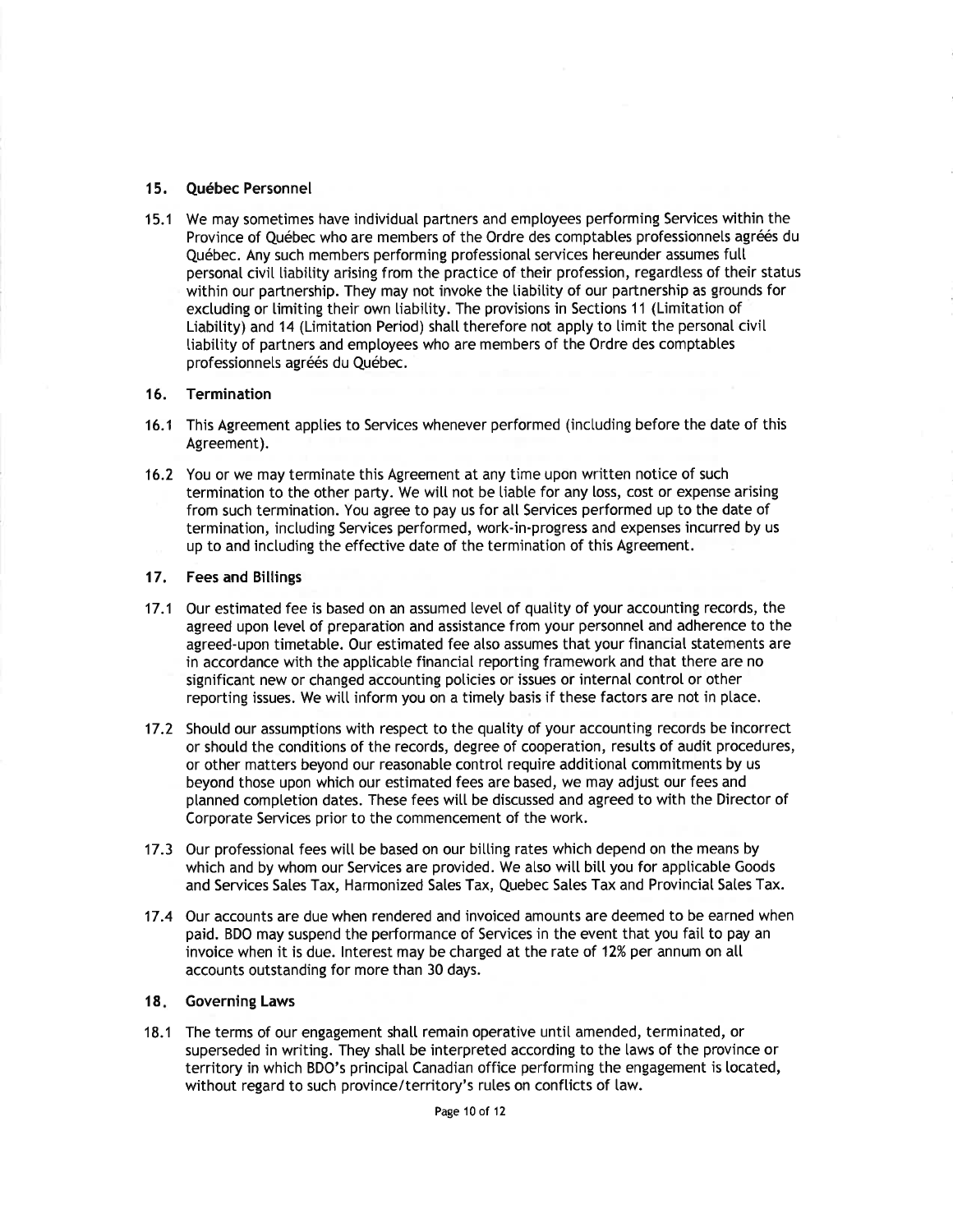#### $19.$ **Entire Agreement and Survival**

- 19.1 This Agreement sets forth the entire agreement between the parties with respect to the subject matter herein, superseding all prior agreements, negotiations or understandings, whether oral or written, with respect to such subject matter. It is understood that this Agreement will not be superseded by any contract with us for other specific services that are not of the same scope as the Services contemplated in this Agreement, unless the other contract explicitly references this Agreement and an intent to supersede it.
- 19.2 The provisions of this Agreement that give either of us rights or obligations beyond its termination shall continue indefinitely following the termination of this Agreement. Any clause that is meant to continue to apply after termination of this Agreement will do so.

#### 20. Force Majeure

20.1 We will not be liable for any delays or failures in performance or breach of contract due to events or circumstances beyond our reasonable control, including acts of God, war, acts by governments and regulators, acts of terrorism, accident, fire, flood or storm or civil disturbance.

#### $21.$ Assignment

No party may assign, transfer or delegate any of the rights or obligations hereunder  $21.1$ without the written consent of the other party or parties. BDO may engage independent contractors and BDO Member Firms to assist us in performing the Services in this Agreement without your consent.

### 22. Severability

22.1 If a court or regulator with proper jurisdiction determines that a provision of this Agreement is invalid, then the provision will be interpreted in a way that is valid under applicable law or regulation. If any provision is invalid, the rest of this Agreement will remain effective.

#### $23.$ **Insurance**

- $23.1$ BDO shall, during the entire Term of this Agreement at its own cost and expense, take out and keep in full force the following insurance, which shall be primary, non-contributing with and not in excess of any other insurance available to the County:
	- Commercial General Liability (satisfactory to the County, including the following and  $(a)$ underwritten by an insurer licensed to conduct business in the Province of Ontario):
		- i) A limit of liability of not less than \$5,000,000/occurrence;
		- ii) The County of Grey shall be named as an additional insured;
		- iii) The policy shall contain a provision for cross liability in respect of the named insured;
	- $(b)$ Professional Liability (Errors and Omissions) insurance coverage to a limit of not less than \$5,000,000. Such insurance shall provide coverage for all errors and omissions made by BDO, its directors, officers, employees, or any other participants in relation to this Agreement.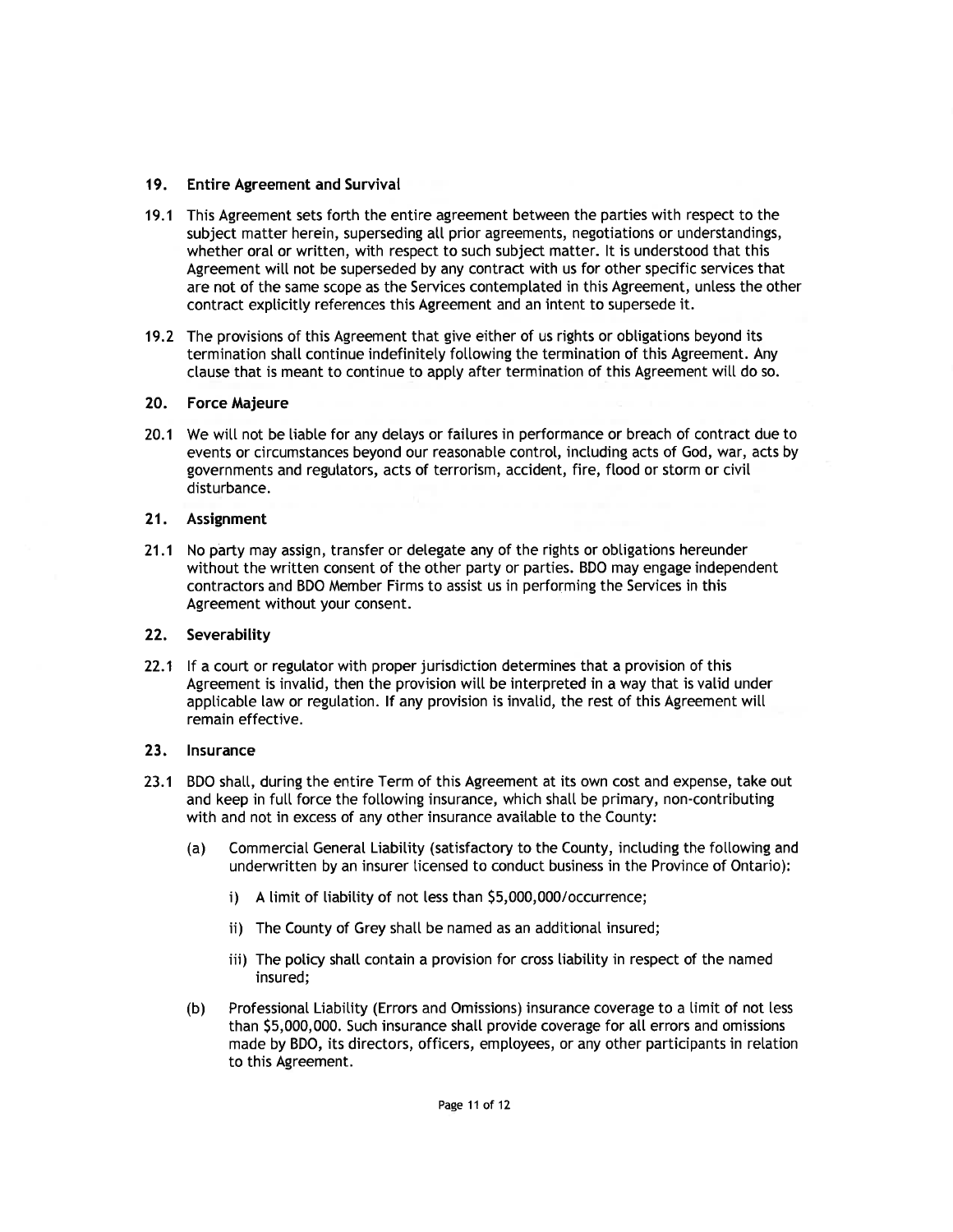- 23.2 30 days' prior notice of an alternation or cancellation of any/all of the policies and those terms which reduce coverage shall be given to the County.
- 23.3 The Consultant shall, prior to execution of this Agreement, provide the County with a certificate of insurance as proof of coverage required under this Agreement, and a current valid certificate shall be provided throughout the Term of this Agreement during each policy period.

#### 24. WSIB and Occupational Health and Safety

- 24.1 BDO is responsible for all costs associated with its workplace accidents and all premiums or assessments owing to the Workplace Safety and Insurance Board (WISB), or insurance company if applicable for its own employees. If requested, BDO shall, throughout the Term of this Agreement, provide the County with evidence of coverage for itself, its employees, subcontractors and subcontractors' employees under the Workplace Safety and Insurance Act or insurance policy.
- 24.2 BDO shall comply with the Occupational Health and Safety Act (Ontario), the Workplace Safety and Insurance Act (Ontario), the Human Rights Act, (Ontario), and applicable regulations under such legislation and all other legal obligations with respect to worker health, safety and treatment.

Version: 201909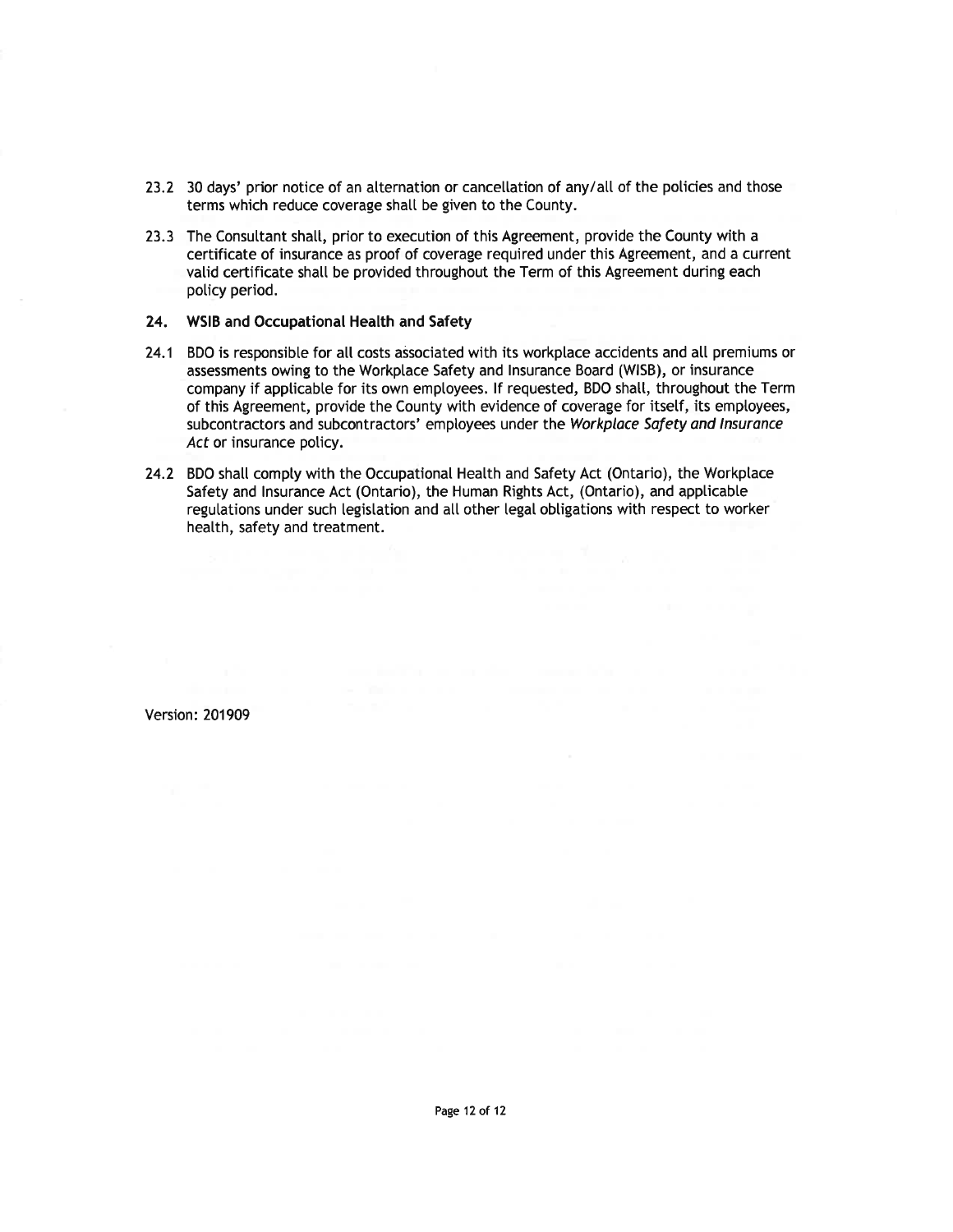**APPENDIX B: INDEPENDENCE LETTER**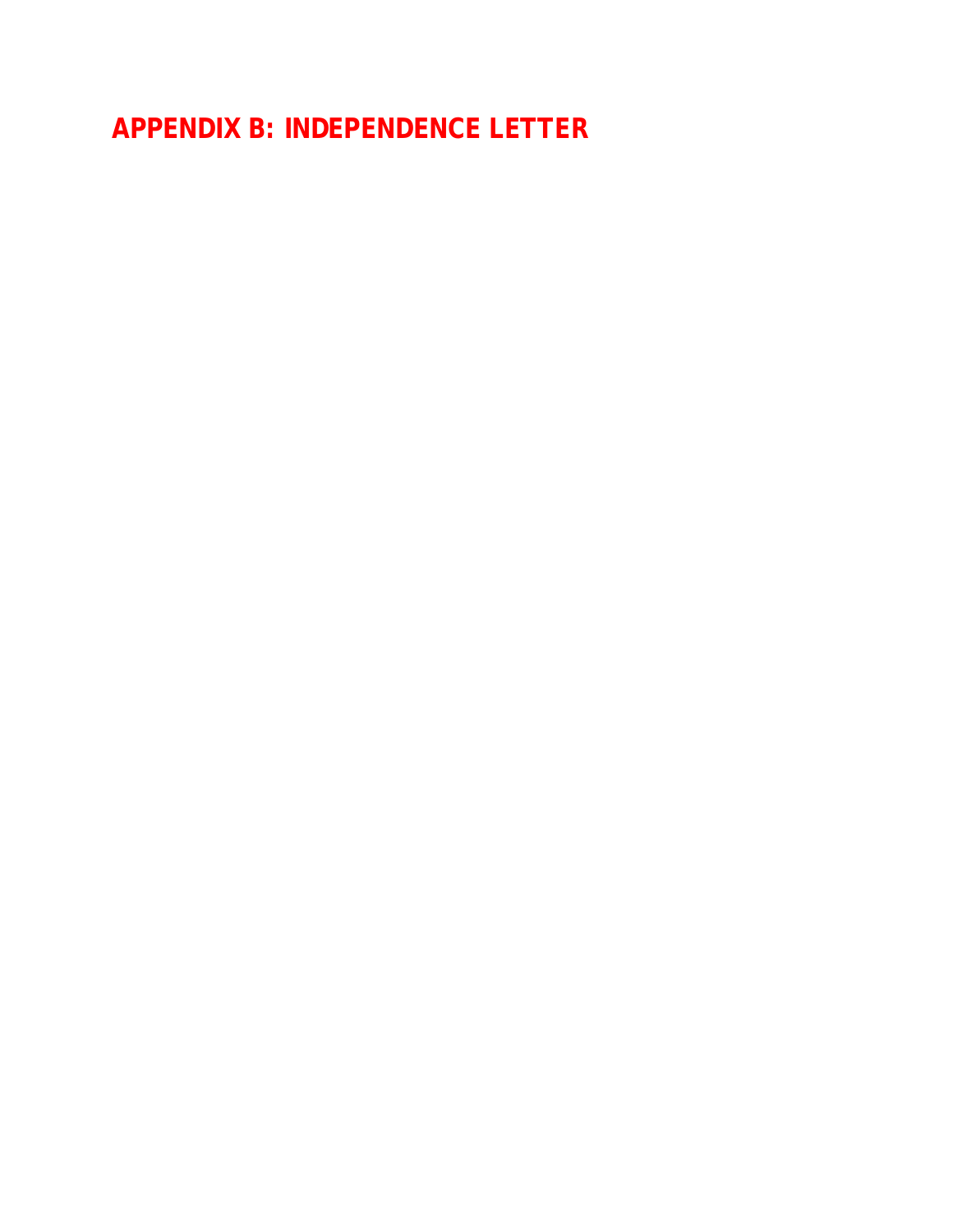

Tel: (519) 376-6110 Fax: +1 (519) 376-4741 **www.bdo.ca**

BDO Canada LLP BDO Building, 1717 2nd Avenue East Suites 200, 203 & 300 P.O. Box 397 Owen Sound, Ontario N4K 5P7

March 24, 2022

Members of the Members of the Committee of the Whole County of Grey

Dear Members of the Members of the Committee of the Whole:

We have been engaged to audit the financial statements of the County of Grey (the "County") for the year ended December 31, 2021.

Canadian generally accepted auditing standards require that we communicate at least annually with you regarding all relationships between the County and our Firm that, in our professional judgment, may reasonably be thought to bear on our independence.

In determining which relationships to report, the standards require us to consider independence rules and interpretations of the CPA profession and relevant legislation.

We have prepared the following comments to facilitate our discussion with you regarding independence matters arising since June 10, 2021, the date of our last letter.

We are aware of the following relationships between the County and us that, in our professional judgment, may reasonably be thought to have influenced our independence. The following relationships represent matters that have occurred from June 10, 2021 to March 24, 2022.

- We have provided advice and comments to management regarding several financial statement measurement, presentation and disclosure matters.
- We have provided assistance in the preparation of the financial statements, including adjusting journal entries. These services created a self-review threat to our independence since we subsequently expressed an opinion on whether the financial statements presented fairly, in all material respects, the financial position, results of operations and cash flows in accordance with Canadian public sector accounting standards.
- We, therefore, required that the following safeguards be put in place related to the above:  $\bullet$ 
	- Management provided us with a trial balance prior to completion of our audit.  $\bullet$
	- Management created the source data for all the accounting entries.  $\bullet$
	- Management developed any underlying assumptions required with respect to the accounting treatment and measurement of the entries.
	- Management reviewed advice and comments provided and undertook their own analysis considering the County's circumstances and generally accepted accounting principles.
	- Management reviewed and approved all journal entries prepared by us, as well as  $\bullet$ changes to financial statement presentation and disclosure.
	- Someone other than the preparer reviewed the proposed journal entries and financial statements.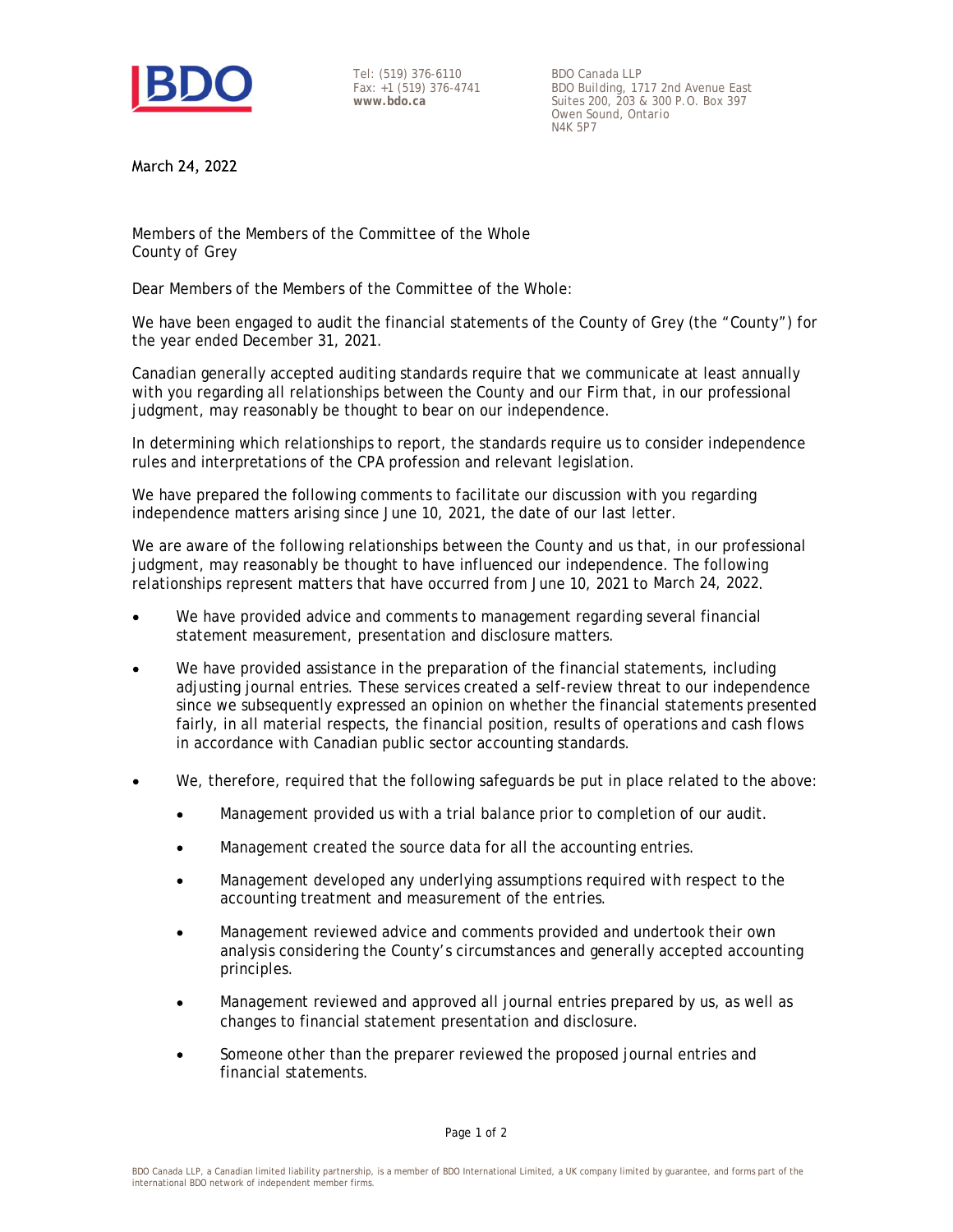

This letter is intended solely for the use of the Members of the Committee of the Whole, management and those charged with governance of the County and should not be used for any other purpose.

Yours truly,

BDO Canada MP

Chartered Professional Accountants, Licensed Public Accountants

TS/mh